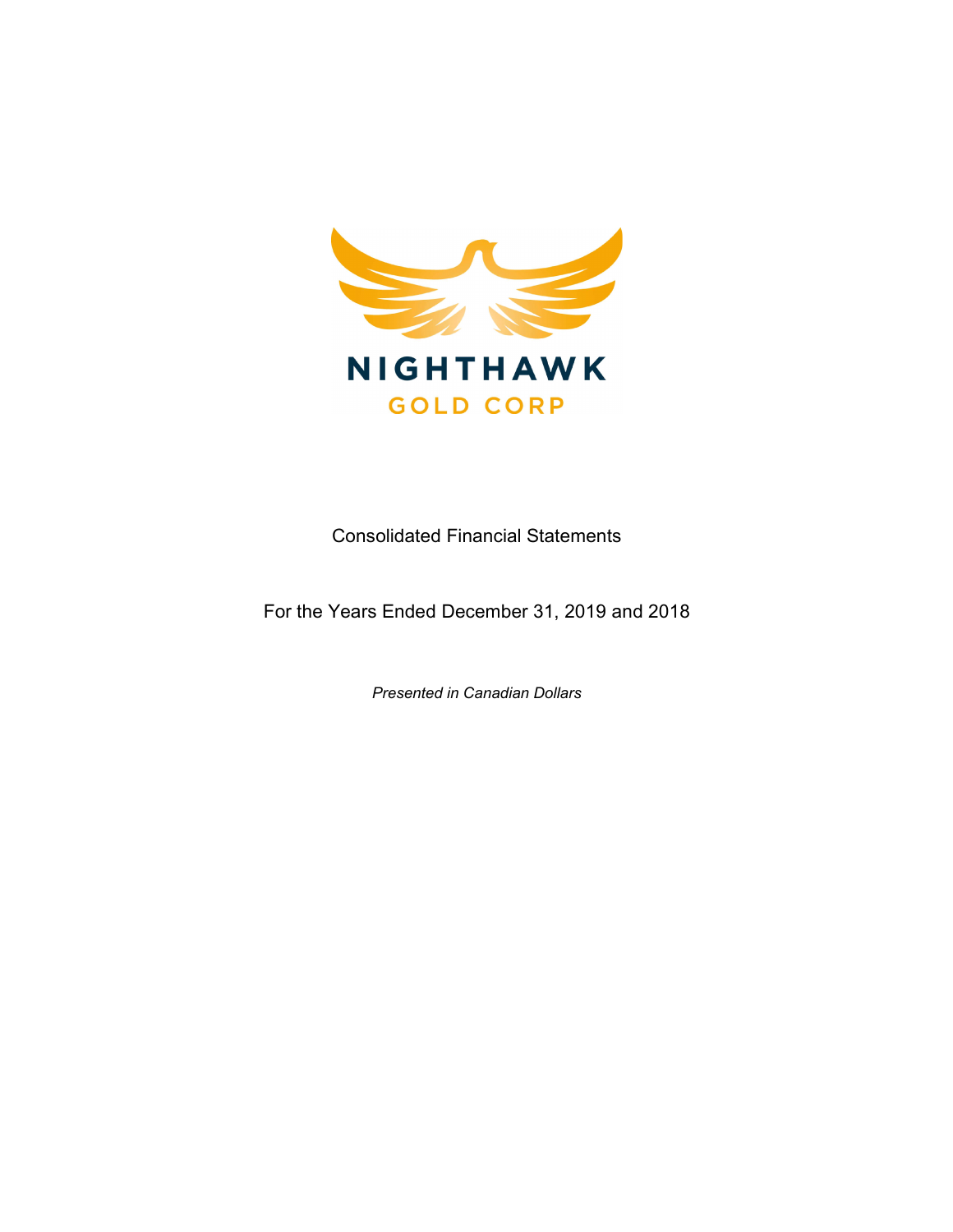

March 27, 2020

# MANAGEMENT'S RESPONSIBILITY FOR THE CONSOLIDATED FINANCIAL STATEMENTS

The accompanying consolidated financial statements of Nighthawk Gold Corp. ("Nighthawk") were prepared by management in accordance with International Financial Reporting Standards as issued by the International Accounting Standards Board. Management acknowledges responsibility for the preparation and presentation of the consolidated financial statements, including responsibility for significant accounting judgments and estimates and the choice of accounting principles and methods that are appropriate to Nighthawk's circumstances. Nighthawk's significant accounting policies are summarized in note 3 to the consolidated financial statements.

Management has established systems of internal control over the financial reporting process, which are designed to provide reasonable assurance that relevant and reliable financial information is produced.

The Board of Directors is responsible for reviewing and approving the consolidated financial statements and for ensuring that management fulfills its financial reporting responsibilities. An Audit Committee assists the Board of Directors in fulfilling this responsibility. The Audit Committee meets with management to review the internal controls over the financial reporting process, the consolidated financial statements and the auditor's report. The Audit Committee also reviews Nighthawk's Management's Discussion and Analysis to ensure that the financial information reported therein is consistent with the information presented in the consolidated financial statements. The Audit Committee reports its findings to the Board of Directors for its consideration in approving the consolidated financial statements for issuance to shareholders.

Management recognizes its responsibility for conducting Nighthawk's affairs in compliance with established financial standards, and applicable laws and regulations, and for maintaining proper standards of conduct for its activities.

(Signed) "Dr. Michael Byron" (Signed) "Michael Leskovec" Dr. Michael Byron President & Chief Executive Officer

Michael Leskovec

Chief Financial Officer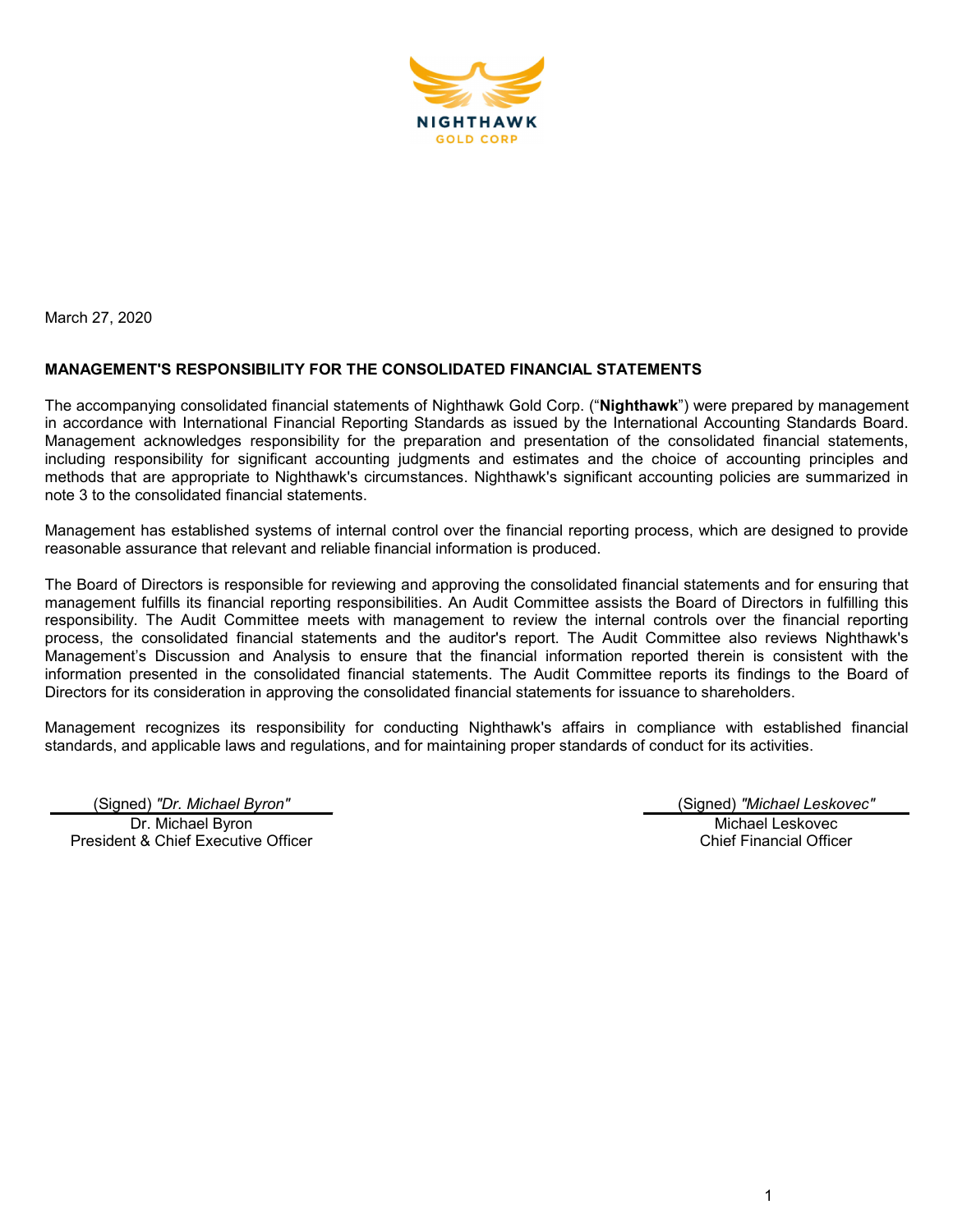To the Shareholders of Nighthawk Gold Corp.:

#### Opinion

We have audited the consolidated financial statements of Nighthawk Gold Corp. and its subsidiaries (the "Company"), which comprise the consolidated statements of financial position as at December 31, 2019 and December 31, 2018, and the consolidated statements of loss and comprehensive loss, changes in shareholders' equity and cash flows for the years then ended, and notes to the consolidated financial statements, including a summary of significant accounting policies.

In our opinion, the accompanying consolidated financial statements present fairly, in all material respects, the consolidated financial position of the Company as at December 31, 2019 and December 31, 2018, and its consolidated financial performance and its consolidated cash flows for the years then ended in accordance with International Financial Reporting Standards.

#### Basis for Opinion

We conducted our audits in accordance with Canadian generally accepted auditing standards. Our responsibilities under those standards are further described in the Auditor's Responsibilities for the Audit of the Consolidated Financial Statements section of our report. We are independent of the Company in accordance with the ethical requirements that are relevant to our audits of the consolidated financial statements in Canada, and we have fulfilled our other ethical responsibilities in accordance with these requirements. We believe that the audit evidence we have obtained is sufficient and appropriate to provide a basis for our opinion.

#### Other Information

Management is responsible for the other information. The other information comprises Management's Discussion and Analysis.

Our opinion on the consolidated financial statements does not cover the other information and we do not express any form of assurance conclusion thereon.

In connection with our audits of the consolidated financial statements, our responsibility is to read the other information and, in doing so, consider whether the other information is materially inconsistent with the consolidated financial statements or our knowledge obtained in the audits or otherwise appears to be materially misstated. We obtained Management's Discussion and Analysis prior to the date of this auditor's report. If, based on the work we have performed on this other information, we conclude that there is a material misstatement of this other information, we are required to report that fact. We have nothing to report in this regard.

#### Responsibilities of Management and Those Charged with Governance for the Consolidated Financial **Statements**

Management is responsible for the preparation and fair presentation of the consolidated financial statements in accordance with International Financial Reporting Standards, and for such internal control as management determines is necessary to enable the preparation of consolidated financial statements that are free from material misstatement, whether due to fraud or error.

In preparing the consolidated financial statements, management is responsible for assessing the Company's ability to continue as a going concern, disclosing, as applicable, matters related to going concern and using the going concern basis of accounting unless management either intends to liquidate the Company or to cease operations, or has no realistic alternative but to do so.

Those charged with governance are responsible for overseeing the Company's financial reporting process.

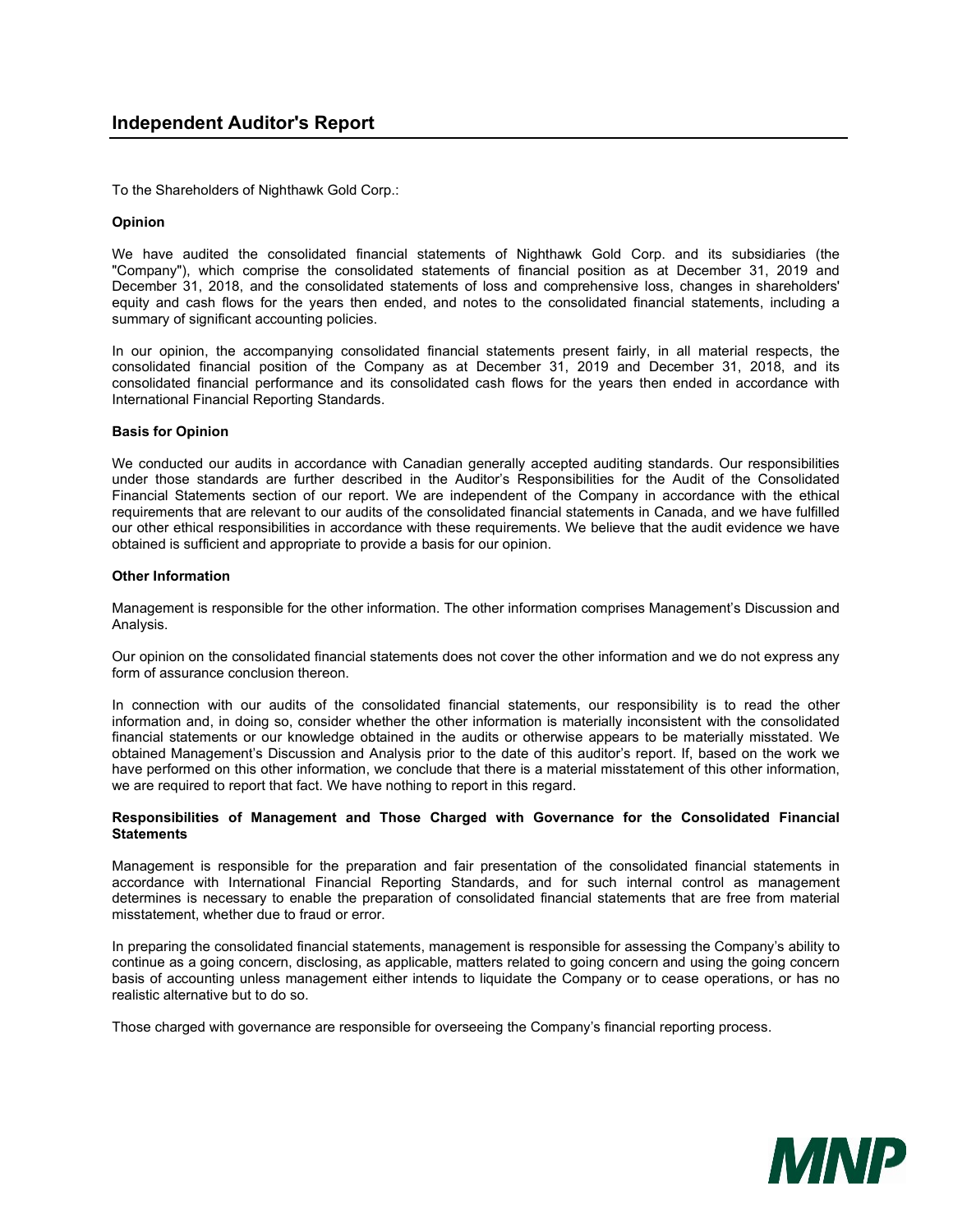#### Auditor's Responsibilities for the Audit of the Consolidated Financial Statements

Our objectives are to obtain reasonable assurance about whether the consolidated financial statements as a whole are free from material misstatement, whether due to fraud or error, and to issue an auditor's report that includes our opinion. Reasonable assurance is a high level of assurance, but is not a guarantee that an audit conducted in accordance with Canadian generally accepted auditing standards will always detect a material misstatement when it exists. Misstatements can arise from fraud or error and are considered material if, individually or in the aggregate, they could reasonably be expected to influence the economic decisions of users taken on the basis of these consolidated financial statements.

As part of an audit in accordance with Canadian generally accepted auditing standards, we exercise professional judgment and maintain professional skepticism throughout the audit. We also:

 Identify and assess the risks of material misstatement of the consolidated financial statements, whether due to fraud or error,

design and perform audit procedures responsive to those risks, and obtain audit evidence that is sufficient and appropriate to provide a basis for our opinion. The risk of not detecting a material misstatement resulting from fraud is higher than for one resulting from error, as fraud may involve collusion, forgery, intentional omissions, misrepresentations, or the override of internal control.

- Obtain an understanding of internal control relevant to the audit in order to design audit procedures that are appropriate in the circumstances, but not for the purpose of expressing an opinion on the effectiveness of the Company's internal control.
- Evaluate the appropriateness of accounting policies used and the reasonableness of accounting estimates and related disclosures made by management.
- Conclude on the appropriateness of management's use of the going concern basis of accounting and, based on the audit evidence obtained, whether a material uncertainty exists related to events or conditions that may cast significant doubt on the Company's ability to continue as a going concern. If we conclude that a material uncertainty exists, we are required to draw attention in our auditor's report to the related disclosures in the consolidated financial statements or, if such disclosures are inadequate, to modify our opinion. Our conclusions are based on the audit evidence obtained up to the date of our auditor's report. However, future events or conditions may cause the Company to cease to continue as a going concern.
- Evaluate the overall presentation, structure and content of the consolidated financial statements, including the disclosures, and whether the consolidated financial statements represent the underlying transactions and events in a manner that achieves fair presentation.

We communicate with those charged with governance regarding, among other matters, the planned scope and timing of the audits and significant audit findings, including any significant deficiencies in internal control that we identify during our audits.

We also provide those charged with governance with a statement that we have complied with relevant ethical requirements regarding independence, and to communicate with them all relationships and other matters that may reasonably be thought to bear on our independence, and where applicable, related safeguards.

The engagement partner on the audit resulting in this independent auditor's report is Brock Stroud.

 $M$  $N$  $P$ <sub> $LL$  $P$ </sub>

Toronto, Ontario Chartered Professional Accountants March 27, 2020 Licensed Public Accountants

**MNP**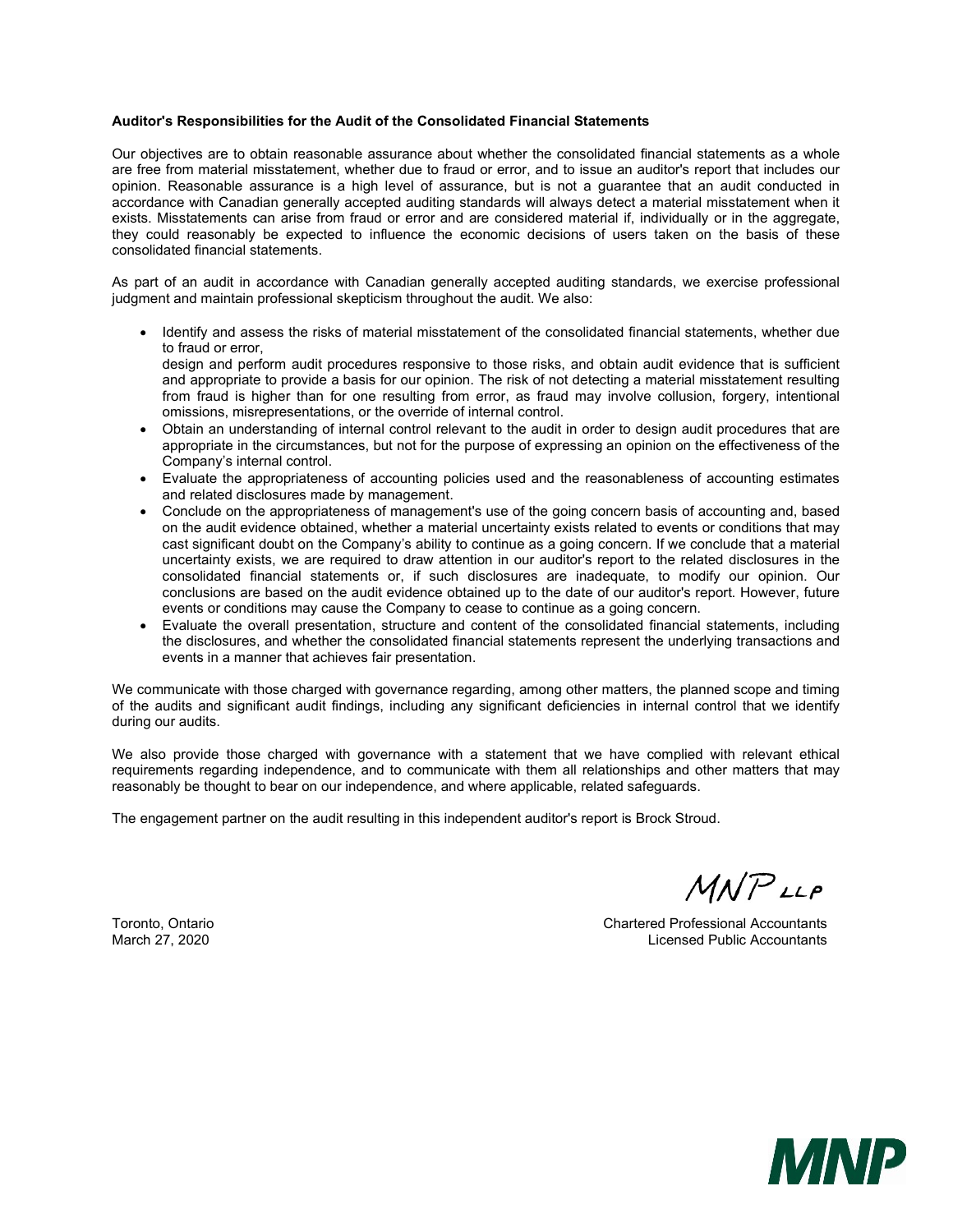

# NIGHTHAWK GOLD CORP. CONSOLIDATED STATEMENTS OF FINANCIAL POSITION

Presented in Canadian Dollars

| As at December 31,                         | 2019                 | 2018           |
|--------------------------------------------|----------------------|----------------|
|                                            |                      |                |
| <b>ASSETS</b>                              |                      |                |
| <b>Current Assets</b>                      |                      |                |
| Cash & cash equivalents                    | \$<br>$9,662,590$ \$ | 13,948,633     |
| Marketable securities                      |                      | 80,000         |
| Amounts receivable                         | 124,924              | 103,239        |
| Prepaid expenses and supplies              | 702,212              | 616,283        |
|                                            | 10,489,726           | 14,748,155     |
| <b>Non-current Assets</b>                  |                      |                |
| Restricted cash (note 5)                   | 4,669,310            | 4,479,000      |
| Exploration and evaluation assets (note 6) | 82,267,998           | 67,163,070     |
|                                            | 86,937,308           | 71,642,070     |
|                                            | \$<br>97,427,034 \$  | 86,390,225     |
|                                            |                      |                |
| <b>LIABILITIES</b>                         |                      |                |
| <b>Current Liabilities</b>                 |                      |                |
| Accounts payable and accrued liabilities   | \$<br>469,201 \$     | 419,261        |
| <b>Non-current Liabilities</b>             |                      |                |
| Provision for service obligation (note 7)  | 3,012,314            | 3,012,314      |
| Reclamation provision (note 8)             | 401,150              | 401,150        |
| Deferred tax liability (note 10)           | 9,361,512            | 6,903,194      |
|                                            | 12,774,976           | 10,316,658     |
|                                            |                      |                |
| <b>SHAREHOLDERS' EQUITY</b>                |                      |                |
| Share capital (note 9(a))                  | 94,828,475           | 82,255,810     |
| Share-based payment reserve (note 9(c))    | 18,154,940           | 17,567,258     |
| Accumulated deficit                        | (28, 800, 558)       | (24, 168, 762) |
|                                            | 84, 182, 857         | 75,654,306     |
|                                            | \$<br>97,427,034 \$  | 86,390,225     |
|                                            |                      |                |

The accompanying notes are an integral part of the consolidated financial statements

On behalf of the Board:

(Signed) "Morris Prychidny" \_\_\_ (Signed) "Brian Howlett"<br>Director Director

Director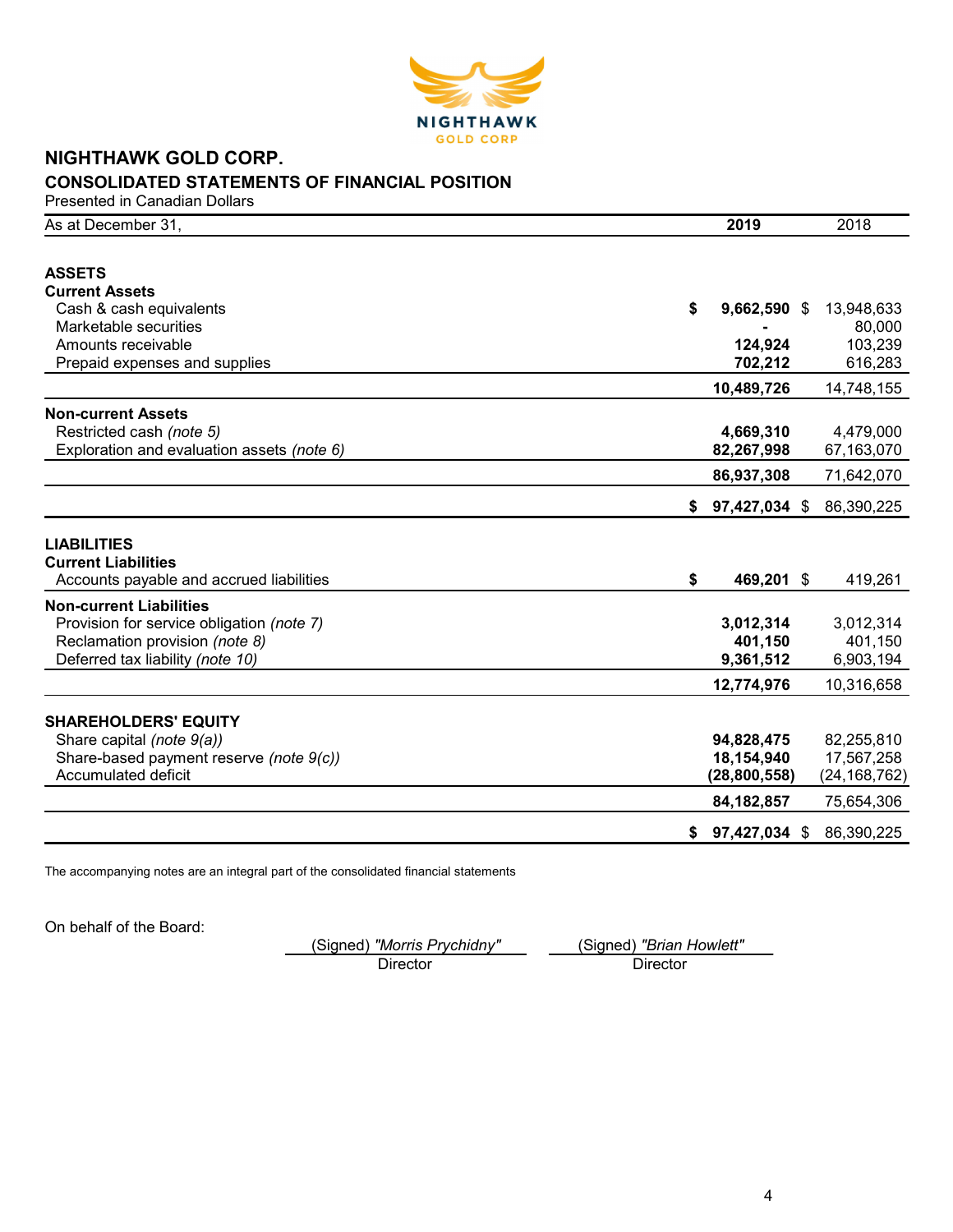

# NIGHTHAWK GOLD CORP. CONSOLIDATED STATEMENTS OF LOSS AND COMPREHENSIVE LOSS

Presented in Canadian Dollars

| For the years ended December 31,        | 2019                   | 2018        |
|-----------------------------------------|------------------------|-------------|
|                                         |                        |             |
| <b>Expenses</b>                         |                        |             |
| Salaries, director and consulting fees  | \$<br>869,440 \$       | 857,422     |
| Shareholder communication and marketing | 360,632                | 304,615     |
| Office and administration               | 208,549                | 226,058     |
| Regulatory                              | 133,940                | 282,012     |
| Professional fees                       | 117,569                | 111,597     |
| Travel                                  | 92,118                 | 100,537     |
| Stock-based compensation (note 9(c))    | 671,869                | 875,408     |
|                                         | 2,454,117              | 2,757,649   |
| Other income (expense)                  |                        |             |
| Interest income                         | 227,378                | 573,600     |
| Flow-through share premium              | 208,725                | 2,803,649   |
| Gain on sale of investment              | 38,750                 |             |
| Unrealized loss on investments          |                        | (90,000)    |
|                                         | 474,853                | 3,287,249   |
| Income (loss) before income taxes       | (1,979,264)            | 529,600     |
| Deferred tax provision (note 10)        | (2,652,532)            | (2,358,010) |
| Net loss and comprehensive loss         | \$<br>$(4,631,796)$ \$ | (1,828,410) |
| Net loss per share (note 11):           |                        |             |
| <b>Basic and fully diluted</b>          | \$<br>$(0.11)$ \$      | (0.05)      |

The accompanying notes are an integral part of the consolidated financial statements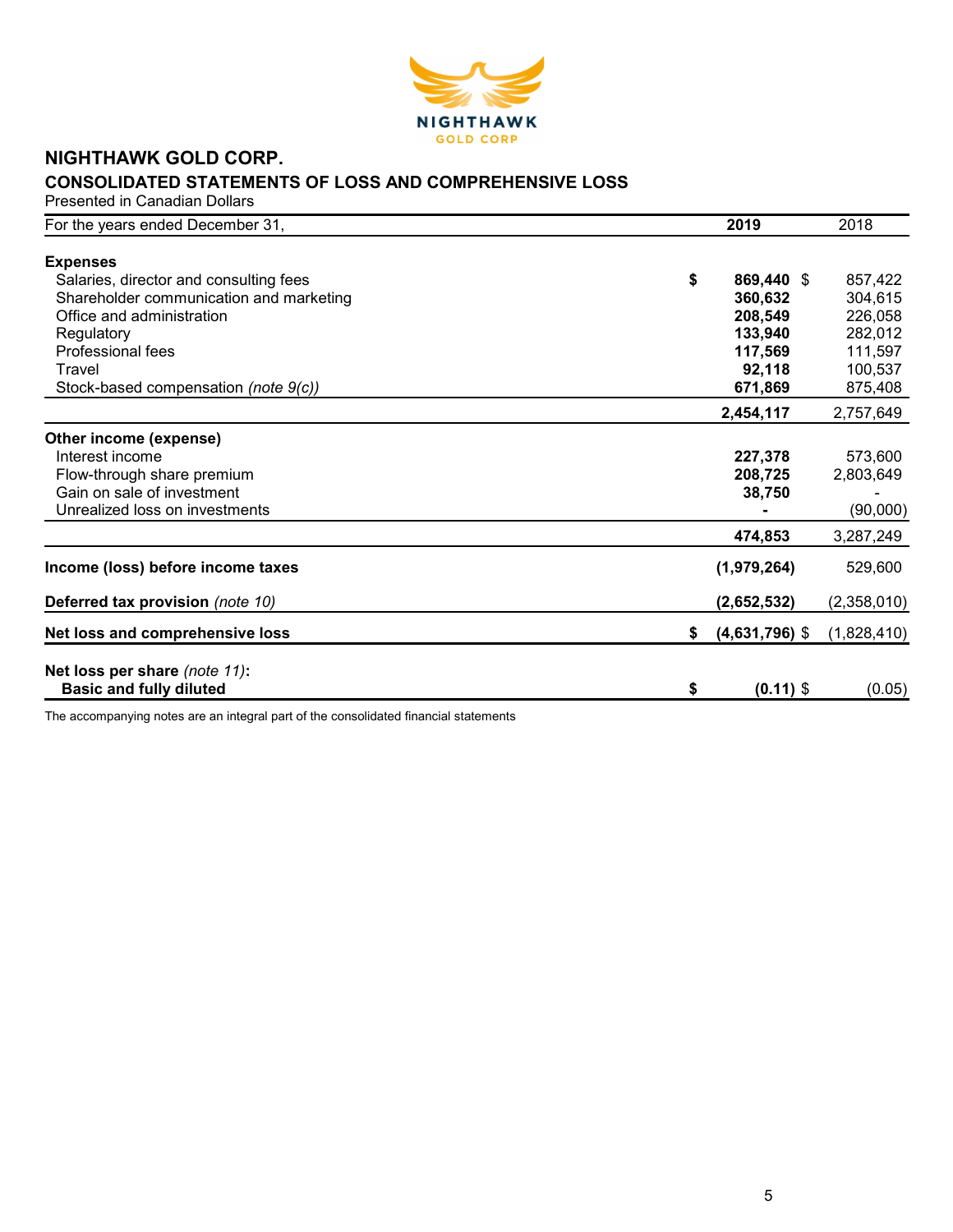

# NIGHTHAWK GOLD CORP. CONSOLIDATED STATEMENTS OF CHANGES IN SHAREHOLDERS' EQUITY

Presented in Canadian Dollars

|                                                                                     | Share capital |    | <b>Warrants and</b><br>broker warrants |    | Share-based<br>payment reserve |    | <b>Accumulated</b><br>deficit | <b>Total equity</b> |
|-------------------------------------------------------------------------------------|---------------|----|----------------------------------------|----|--------------------------------|----|-------------------------------|---------------------|
| Balance at December 31, 2017                                                        | 80,094,256    | S  | 3,986,339                              | S. | 12,448,488                     | S. | (22, 340, 352)                | 74,188,731          |
| Issuance of shares net of cash share issuance costs<br>of $$19,109$ (note $9(a)$ )  | 2,480,891     |    |                                        |    |                                |    |                               | 2,480,891           |
| Flow-through share premium                                                          | (350,000)     |    |                                        |    |                                |    |                               | (350,000)           |
| Tax effect of share issue costs                                                     | (37, 974)     |    |                                        |    |                                |    |                               | (37, 974)           |
| Issuance of common shares on exercise of stock options                              | 44,496        |    |                                        |    |                                |    |                               | 44,496              |
| Fair value of stock options transferred on exercise                                 | 24,141        |    |                                        |    | (24, 141)                      |    |                               |                     |
| Expiry of warrants and broker warrants                                              |               |    | (3,986,339)                            |    | 3,986,339                      |    |                               |                     |
| Stock-based compensation (note 9(c))                                                |               |    |                                        |    | 1,156,572                      |    |                               | 1,156,572           |
| Net loss for the year                                                               |               |    |                                        |    |                                |    | (1,828,410)                   | (1,828,410)         |
| <b>Balance at December 31, 2018</b>                                                 | 82,255,810    | \$ |                                        | \$ | 17,567,258                     | \$ | (24, 168, 762)                | 75,654,306          |
| Issuance of shares net of cash share issuance<br>costs of $$732,882$ (note $9(a)$ ) | 11,905,043    |    |                                        |    | $\overline{\phantom{a}}$       |    |                               | 11,905,043          |
| Flow-through share premium (note 9(a))                                              | (208, 725)    |    |                                        |    |                                |    |                               | (208, 725)          |
| Tax effect of share issue costs (note $9(a)$ )                                      | 194,214       |    |                                        |    |                                |    |                               | 194,214             |
| Issuance of common shares on exercise of stock options                              | 413,750       |    |                                        |    |                                |    |                               | 413,750             |
| Fair value of stock options transferred on exercise                                 | 268,383       |    |                                        |    | (268, 383)                     |    |                               |                     |
| Stock-based compensation (note 9(c))                                                |               |    |                                        |    | 856,065                        |    |                               | 856,065             |
| Net loss for the year                                                               |               |    |                                        |    |                                |    | (4,631,796)                   | (4,631,796)         |
| Balance at December 31, 2019                                                        | 94,828,475    | \$ |                                        | S. | 18,154,940                     |    | (28, 800, 558)                | 84, 182, 857        |

The accompanying notes are an integral part of the consolidated financial statements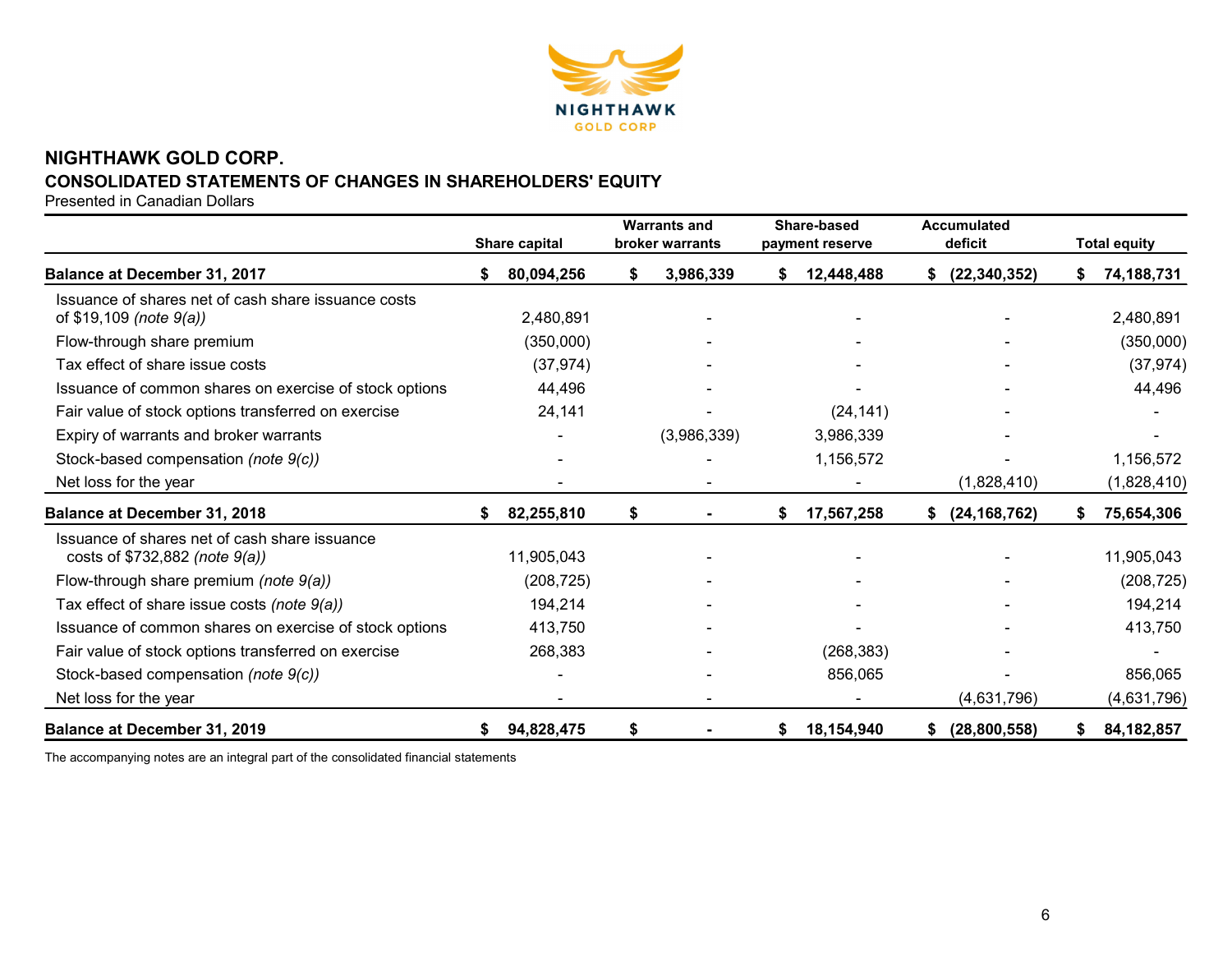

# NIGHTHAWK GOLD CORP. CONSOLIDATED STATEMENTS OF CASH FLOWS

Presented in Canadian Dollars

| For the years ended December 31,                    | 2019 |                  | 2018           |
|-----------------------------------------------------|------|------------------|----------------|
| Cash provided by (used in)                          |      |                  |                |
| <b>Operations</b>                                   |      |                  |                |
| Net loss for the year                               | \$   | $(4,631,796)$ \$ | (1,828,410)    |
| Items not involving cash:                           |      |                  |                |
| Deferred income tax provision                       |      | 2,652,532        | 2,358,010      |
| Stock-based compensation                            |      | 671,869          | 875,408        |
| Gain on sale of investment                          |      | (38, 750)        |                |
| Flow-through share premium                          |      | (208, 725)       | (2,803,649)    |
| Unrealized loss on investments                      |      |                  | 90,000         |
| Change in non-cash working capital:                 |      |                  |                |
| Amounts receivable                                  |      | (21, 685)        | (38, 308)      |
| Prepaid expenses and supplies                       |      | (85, 929)        | (1,673)        |
| Accounts payable and accrued liabilities            |      | 49,940           | 224,034        |
|                                                     |      | (1,612,544)      | (1, 124, 588)  |
| <b>Financing</b>                                    |      |                  |                |
| Issuance of common shares, net of share issue costs |      | 11,905,043       | 2,480,891      |
| Exercise of stock options                           |      | 413,750          | 44,496         |
|                                                     |      | 12,318,793       | 2,525,387      |
| <b>Investing</b>                                    |      |                  |                |
| Proceeds from sale of investment                    |      | 118,750          |                |
| Acquisition costs                                   |      | (107, 830)       | (60, 429)      |
| Restricted cash                                     |      | (190, 310)       |                |
| Exploration and evaluation costs                    |      | (14,812,902)     | (13, 487, 577) |
|                                                     |      | (14,992,292)     | (13,548,006)   |
| Decrease in cash                                    |      | (4, 286, 043)    | (12, 147, 207) |
| Cash & cash equivalents, beginning of year          |      | 13,948,633       | 26,095,840     |
| Cash & cash equivalents, end of year                | \$   | 9,662,590 \$     | 13,948,633     |

The accompanying notes are an integral part of the consolidated financial statements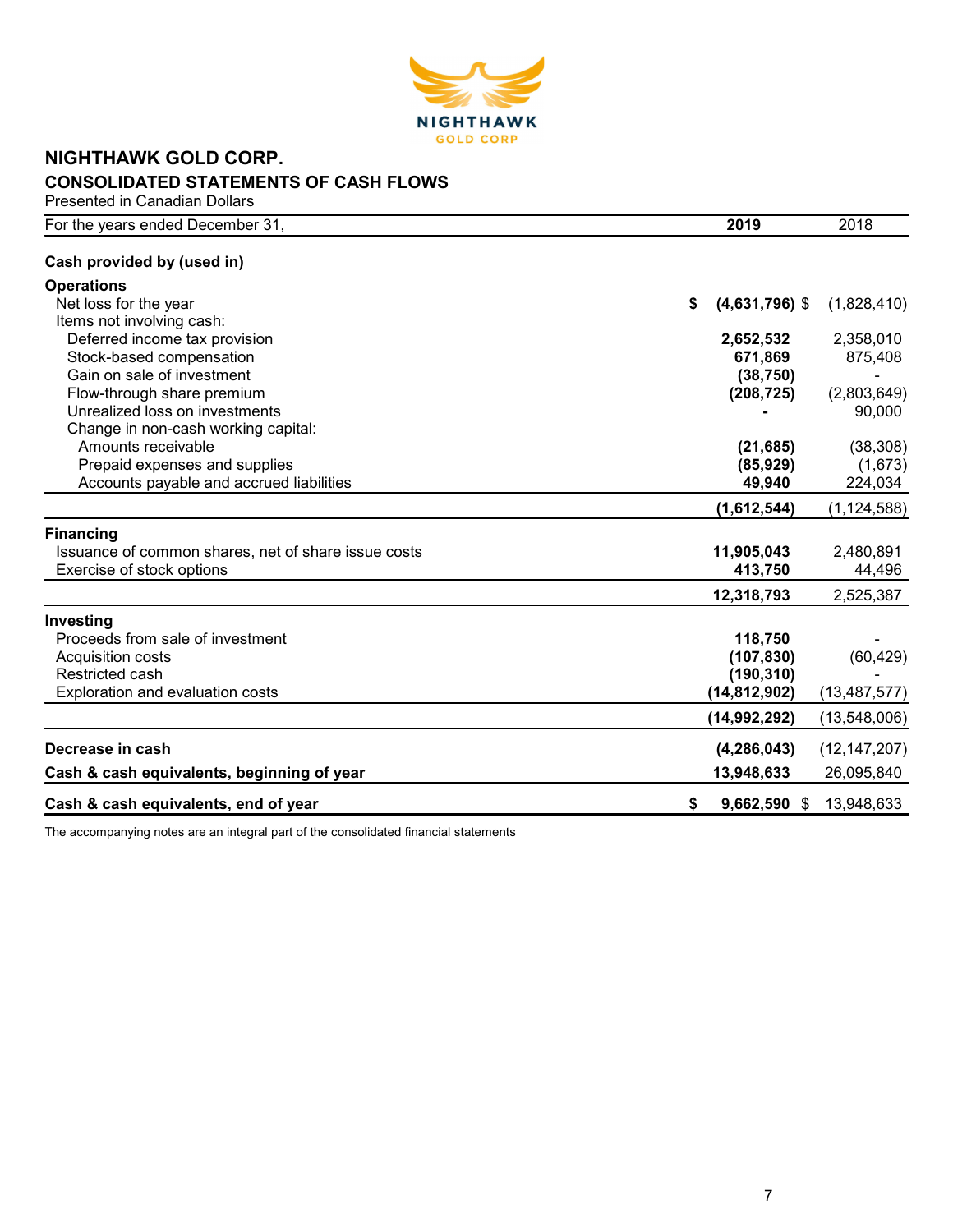

#### For the years ended December 31, 2019 and 2018

## 1. NATURE OF OPERATIONS

Nighthawk Gold Corp. ("Nighthawk" or the "Company") was incorporated on January 8, 2004 under the Business Corporations Act (Ontario) and is a publicly listed Canadian junior resource company with exploration and evaluation assets in Canada. Nighthawk is engaged in the identification, acquisition, exploration and evaluation of gold properties, is listed on the Toronto Stock Exchange ("TSX"), and trades under the symbol NHK. To date, Nighthawk has not earned any revenue from operations. The Company's registered office is located at Suite 301, 141 Adelaide Street West, Toronto, Ontario, Canada, M5H 3L5.

The consolidated financial statements for the years ended December 31, 2019 and 2018 have been approved for issue by the Board of Directors on March 27, 2020.

Nighthawk is in the exploration stage and is subject to risks and challenges similar to companies in a comparable stage. These risks include, but are not limited to, the challenges of securing adequate capital in view of exploration, development and operational risks inherent in the mining industry; changes in government policies and regulations; the ability to obtain the necessary environmental permitting; challenges in future profitable production or, alternatively Nighthawk's ability to dispose of its exploration and evaluation assets on an advantageous basis; as well as global economic, precious and base metal price volatility; all of which are uncertain.

## 2. BASIS OF PRESENTATION

These consolidated financial statements are presented in Canadian dollars and have been prepared in accordance with International Financial Reporting Standards ("IFRS") and International Financial Reporting Interpretations Committee ("IFRIC") interpretations as issued by the International Accounting Standards Board ("IASB") and have been consistently applied to all the years presented. The principal accounting policies applied in the preparation of these consolidated financial statements are set out below.

The consolidated statement of cash flows shows the changes in cash arising during the year from operating activities, investing activities and financing activities.

These consolidated financial statements have been prepared under the historical cost convention, except fair value through profit and loss assets which are carried at fair value, and have been prepared using the accrual basis of accounting except for cash flow information.

# 3. SIGNIFICANT ACCOUNTING POLICIES

#### (a) Basis of Consolidation

The consolidated financial statements comprise the accounts of Nighthawk and the assets, liabilities, revenues and expenses of its wholly-owned and controlled subsidiaries, Superior Copper Corporation and Golden Sierra Inc. Superior Copper Corporation and Golden Sierra Inc. were inactive during the years ended December 31, 2019 and 2018.

#### **Subsidiary**

A subsidiary is an entity over which Nighthawk is exposed, or has rights, to variable returns from its involvement with the subsidiaries and has the ability to affect those returns through its power over the subsidiary.

The accounts of subsidiaries are prepared for the same reporting period as the parent entity, using consistent accounting policies. Inter-company transactions and balances are eliminated. Unrealized gains and losses are also eliminated. Accounting policies of subsidiaries have been changed where necessary to ensure consistency with the policies adopted by Nighthawk.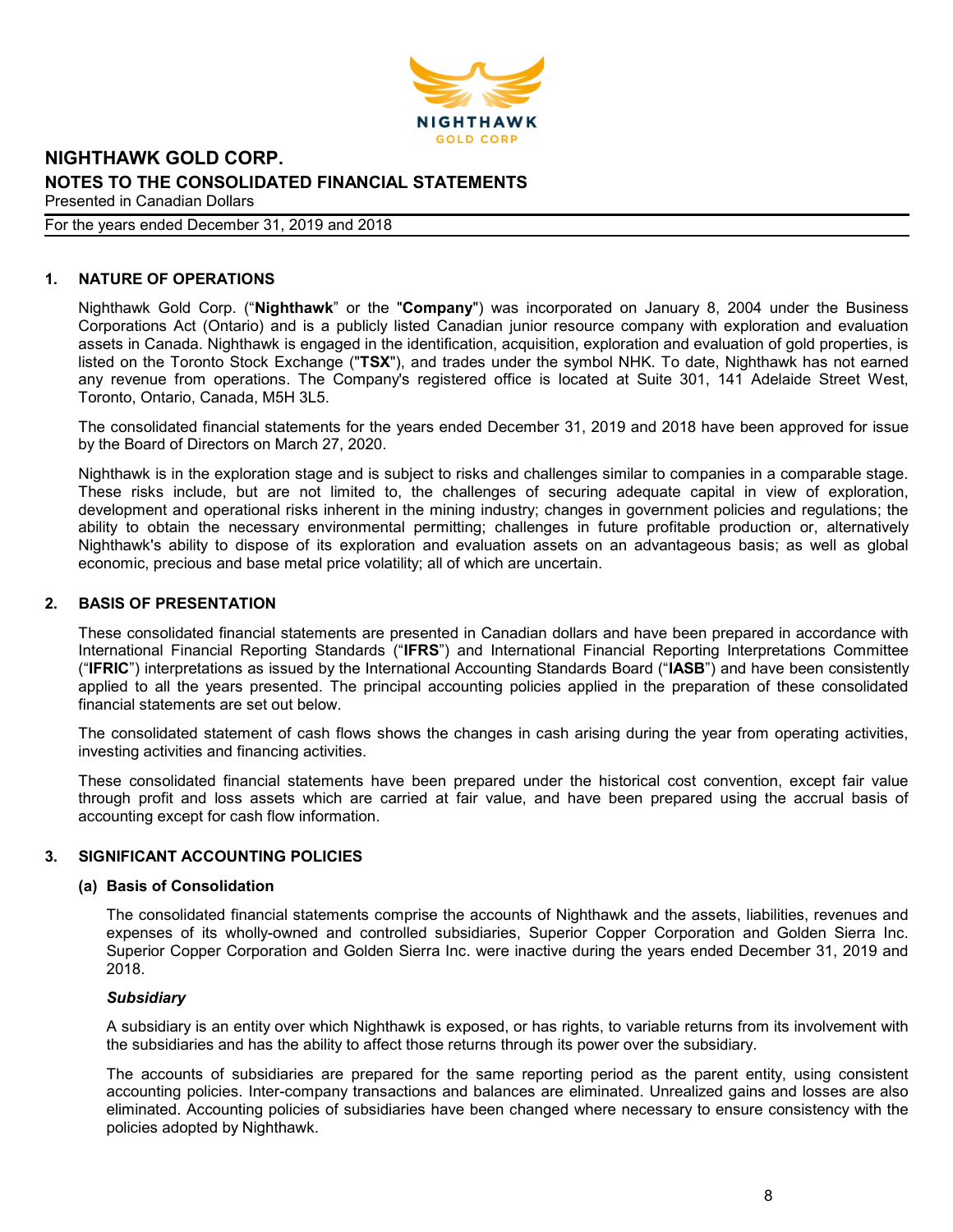

### For the years ended December 31, 2019 and 2018

# 3. SIGNIFICANT ACCOUNTING POLICIES (continued)

#### (b) Business Combinations

Business combinations are accounted for using the acquisition method of accounting, whereby identifiable assets acquired and liabilities assumed are recorded at fair value as of the date of acquisition with the excess of the purchase price over such fair value recorded as goodwill.

If a transaction does not meet the definition of a business combination as per IFRS standards, the transaction is recorded as an acquisition of an asset.

#### (c) Functional and Presentation Currency

These consolidated financial statements are presented in Canadian dollars, which is Nighthawk's functional currency. The functional currency of Nighthawk's subsidiaries is also the Canadian dollar. The functional currency of Nighthawk's consolidated entity is measured using the currency of the primary economic environment in which that entity operates.

#### (d) Financial Instruments

IFRS 9 includes finalized guidance on the classification and measurement of financial assets. Under IFRS 9, financial assets are classified and measured either at amortized cost, fair value through other comprehensive income ("FVOCI") or fair value through profit or loss ("FVTPL") based on the business model in which they are held and the characteristics of their contractual cash flows.

All financial assets not classified at amortized cost or FVOCI are measured at FVTPL. On initial recognition, the Company can irrevocably designate a financial asset at FVTPL if doing so eliminates or significantly reduces an accounting mismatch.

A financial asset is measured at amortized cost if it meets both of the following conditions and is not designated as FVTPL:

- It is held within a business model whose objective is to hold the financial asset to collect the contractual cash flows associated with the financial asset instead of selling the financial asset for a profit or loss;
- Its contractual terms give rise to cash flows that are solely payments of principal and interest.

Financial liabilities are classified as either financial liabilities at FVTPL or at amortized cost. The Company determines the classification of its financial liabilities at initial recognition.

Financial liabilities are classified as measured at amortized cost unless they fall into one of the following categories: financial liabilities at FVTPL, financial liabilities that arise when a transfer of a financial asset does not qualify for derecognition, financial guarantee contracts, commitments to provide a loan at a below-market interest rate, or contingent consideration recognized by an acquirer in a business combination.

Financial liabilities are classified as FVTPL if they fall into one of the five exemptions detailed above.

Transaction costs associated with financial instruments, carried at FVTPL, are expensed as incurred, while transaction costs associated with all other financial instruments are included in the initial carrying amount of the asset or the liablity.

All financial instruments are initially recognized at fair value on the statement of financial position. Subsequent measurement of financial instruments is based on their classification. Financial assets and liabilities classified at FVTPL are measured at fair value with changes in those fair values recognized in the statement of loss and comprehensive loss for the period. Financial assets classified at amortized cost and financial liabilities are measured at amortized cost using the effective interest method.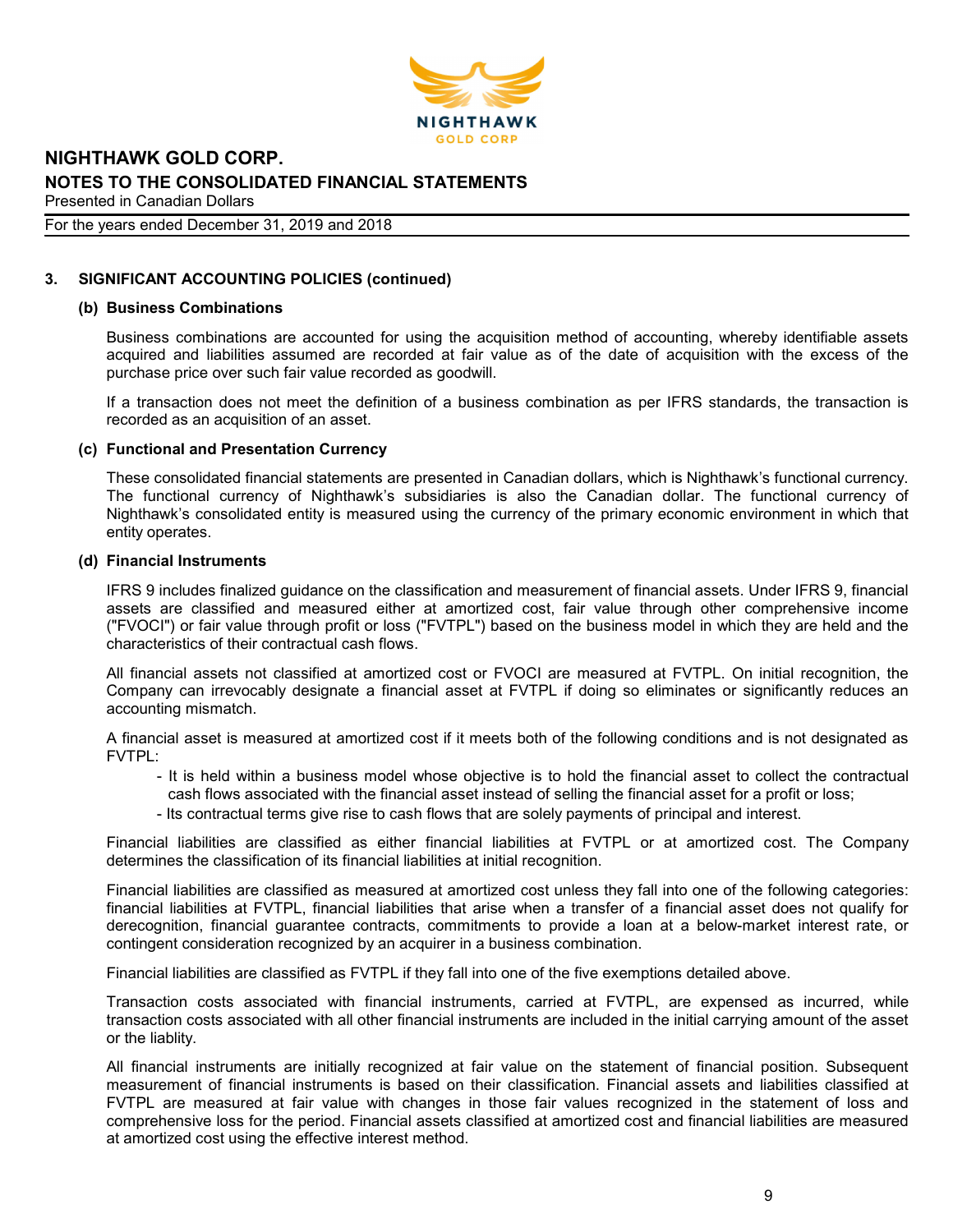

#### For the years ended December 31, 2019 and 2018

# 3. SIGNIFICANT ACCOUNTING POLICIES (continued)

## (d) Financial Instruments (continued)

The Company derecognizes financial liabilities only when its obligations under the financial liabilities are discharged, cancelled, or expired. The difference between the carrying amount of the financial liability derecognized and the consideration paid and payable, including any non-cash assets transferred or liabilities assumed, is recognized in profit or loss.

IFRS 9 introduced a single expected credit loss impairment model, which is based on changes in credit quality since initial application. The adoption of the expected credit loss impairment model had no impact on the Company's consolidated financial statements.

The Company assumes that the credit risk on a financial asset has increased significantly if it is more than 30 days past due. The Company considers a financial asset to be in default when the borrower is unlikely to pay its credit obligations to the Company in full or when the financial asset is more than 90 days past due.

The carrying amount of a financial asset is written off (either partially or in full) to the extent that there is no realistic prospect of recovery. This is generally the case when the Company determines that the debtor does not have assets or sources of income that could generate sufficient cash flows to repay the amounts subject to the write-off.

The following table summarizes the classification and measurement under IFRS 9 for each financial instrument:

| <b>Classification</b>                       | <b>IFRS 9</b>  |
|---------------------------------------------|----------------|
| Cash & cash equivalents                     | Amortized cost |
| lMarketable securities                      | <b>FVTPL</b>   |
| Amounts receivable                          | Amortized cost |
| lRestricted cash                            | Amortized cost |
| Accounts payable and<br>accrued liabilities | Amortized cost |

Financial instruments recorded at fair value on the statements of financial position are classified using a fair value hierarchy that reflects the significance of the inputs used in making the measurements. The fair value hierarchy has the following levels:

- Level 1 valuation based on quoted prices (unadjusted) in active markets for identical assets or liabilities;
- Level 2 valuation techniques based on inputs other than quoted prices included in Level 1 that are observable for the asset or liability, either directly (i.e. as prices) or indirectly (i.e. derived from prices); and
- Level 3 valuation techniques using inputs for the asset or liability that are not based on observable market data (unobservable inputs).

Marketable securities are classified as Level 1.

#### (e) Cash & Cash Equivalents

Cash and cash equivalents include cash on hand and highly liquid investments with an original maturity at the date of purchase of three months or less.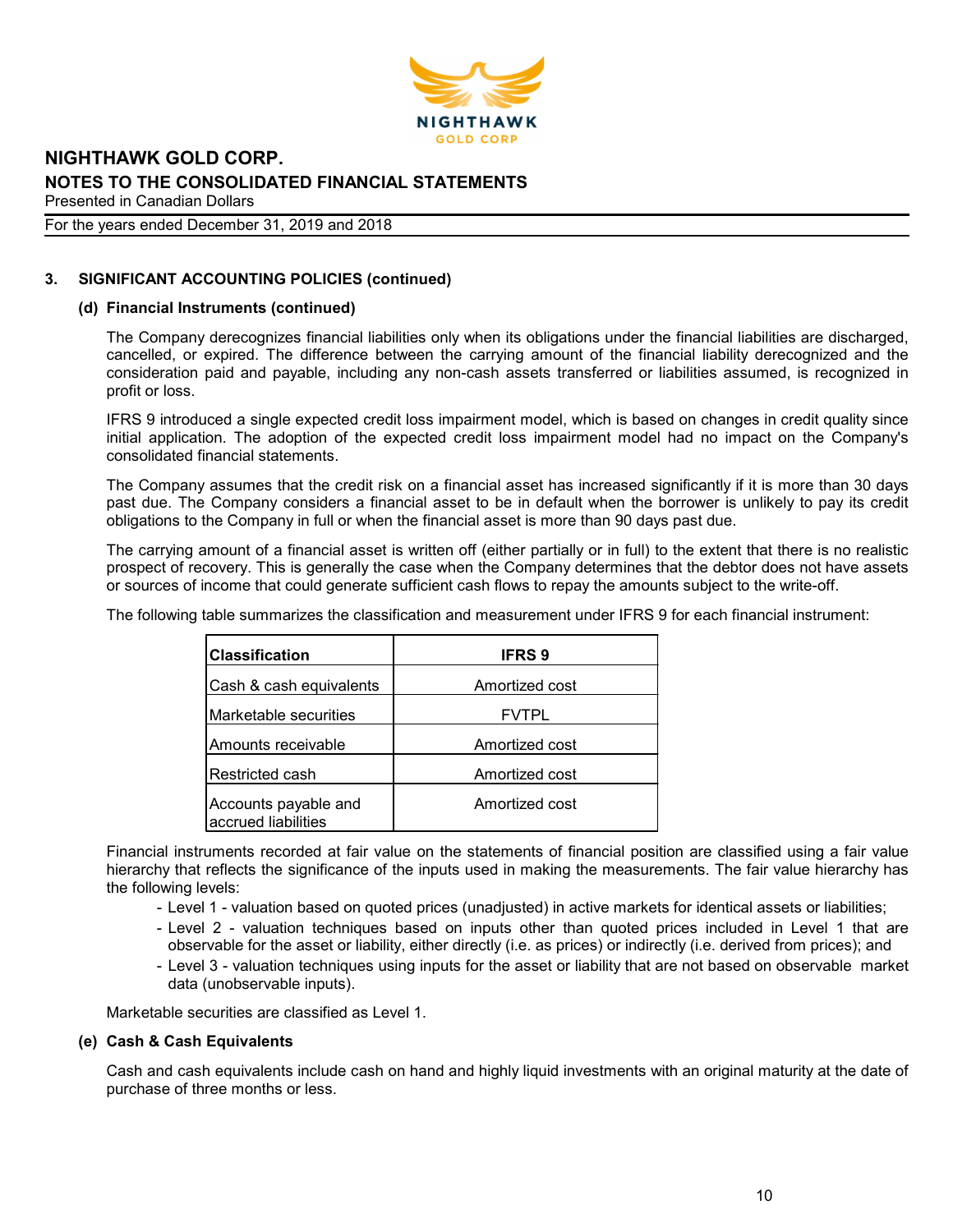

### For the years ended December 31, 2019 and 2018

# 3. SIGNIFICANT ACCOUNTING POLICIES (continued)

## (f) Exploration and Evaluation Assets

Exploration and evaluation costs, including the costs of acquiring claims, are capitalized as exploration and evaluation assets on an area of interest basis pending determination of the technical feasibility and the commercial viability of the project. Capitalized costs include costs directly related to exploration and evaluation activities in the area of interest. General and administrative costs are only allocated to the asset to the extent that those costs can be directly related to operational activities in the relevant area of interest. Pre-exploration costs are expensed unless it is considered probable that they will generate future economic benefits. When a claim is relinquished or a project is abandoned, the related costs are recognized in profit or loss immediately.

Exploration and evaluation assets are assessed for impairment if facts and circumstances suggest that the carrying amount exceeds the recoverable amount.

Once the technical feasibility and commercial viability of the extraction of mineral resources in an area of interest are demonstrable, exploration and evaluation assets attributable to that area of interest are first tested for impairment and then reclassified to mining property and development assets within property, plant and equipment and intangibles.

Ownership in mineral properties involves certain risks due to the difficulties in determining the validity of certain claims as well as the potential for problems arising from the frequently ambiguous conveyance history characteristics of many mining interests. Nighthawk has investigated the ownership of its mineral properties and, to the best of its knowledge, ownership of its interests are in good standing.

## (g) Borrowing Costs

Borrowing costs directly attributable to the acquisition, construction or production of qualifying assets are capitalized as part of the cost of the asset until such time as the assets are substantially ready for their intended use. Qualifying assets are those that necessarily take a substantial period of time to prepare for its intended use or sale. All other borrowing costs are recognized as interest or accretion expense in the statement of loss in the period in which they are incurred.

#### (h) Impairment

#### Non-financial assets

The carrying amounts of Nighthawk's non-financial assets, other than deferred tax assets, are reviewed at each reporting date to determine whether there is any indication of impairment. If any such indication exists then the asset's recoverable amount is estimated.

The recoverable amount of an asset or cash-generating unit is the greater of its value in use and its fair value less costs to sell. In assessing value in use, the estimated future cash flows are discounted to their present value using a pre-tax discount rate that reflects current market assessments of the time value of money and the risks specific to the asset. For the purpose of impairment testing, assets are grouped together into the smallest group of assets that generates cash inflows from continuing use that are largely independent of the cash inflows of other assets or groups of assets (the cash-generating unit).

An impairment loss is recognized if the carrying amount of an asset or its cash-generating unit exceeds its recoverable amount. Impairment losses are recognized in profit or loss. Impairment losses recognized in respect of cash-generating units are allocated first to reduce the carrying amount of any goodwill allocated to the units and then to reduce the carrying amount of the other assets in the unit (group of units) on a pro-rata basis.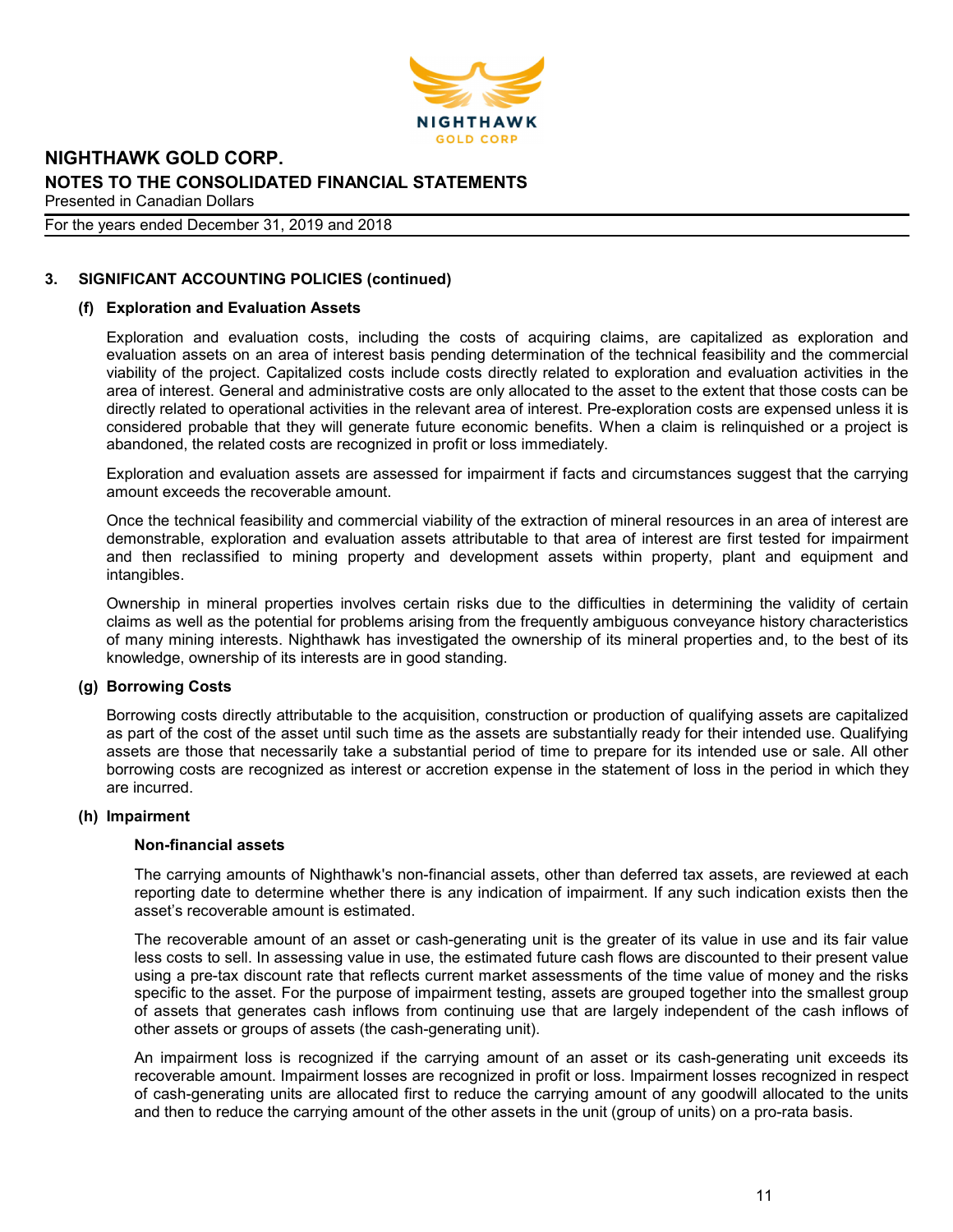

#### For the years ended December 31, 2019 and 2018

# 3. SIGNIFICANT ACCOUNTING POLICIES (continued)

## (h) Impairment (continued)

In respect of other assets, impairment losses recognized in prior periods are assessed at each reporting date for any indications that the loss has decreased or no longer exists. An impairment loss is reversed if there has been a change in the estimates used to determine the recoverable amount. An impairment loss is reversed only to the extent that the asset's carrying amount does not exceed the carrying amount that would have been determined, net of depreciation or amortization, if no impairment loss had been recognized.

## (i) Share-Based Payment Transactions

The grant date fair value of share-based payment awards granted to employees is recognized as an employee expense or capitalized to exploration and evaluation assets for grants to individuals working directly on mineral properties, with a corresponding increase in equity, over the period that the employees unconditionally become entitled to the awards. The amount recognized as an expense is adjusted to reflect the number of awards for which the related service and non-market vesting conditions are expected to be met, such that the amount ultimately recognized as an expense is based on the number of awards that do meet the related service and non-market performance conditions at the vesting date. For share-based payment awards with non-vesting conditions, the grant date fair value of the share-based payment is measured to reflect such conditions and there is no adjustment for differences between expected and actual outcomes. Fair values of share-based payments (including stock options) are determined based on estimated fair values at the time of grant using the Black-Scholes option pricing model using the management assumptions disclosed in note 9 (b) and note 9 (c) for warrants and stock options, respectively. An individual is classified as an employee when the individual is an employee for legal or tax purposes (direct employee) or provides services similar to those performed by a direct employee, including Directors of Nighthawk.

Share-based payment arrangements in which Nighthawk receives goods or services as consideration for its own equity instruments are accounted for as equity-settled share-based payment transactions. These transactions are measured at the fair value of goods or services received, unless that fair value cannot be estimated reliably, in which case, they are measured indirectly, by reference to the fair value of the equity instruments granted.

## (j) Provisions and Asset Retirement Obligations

A provision is recognized if, as a result of a past event, Nighthawk has a present legal or constructive obligation that can be estimated reliably, and it is probable that an outflow of economic benefits will be required to settle the obligation. Provisions, including asset retirement obligations, are determined by discounting the expected future cash flows at a pre-tax rate that reflects current market assessments of the time value of money and the risks specific to the liability. The unwinding of the discount is recognized as finance cost.

## (k) Income Tax

Deferred tax is recognized in respect of temporary differences between the carrying amounts of assets and liabilities for financial reporting purposes and the amounts used for taxation purposes. Deferred tax is not recognized for the following temporary differences: the initial recognition of assets or liabilities in a transaction that is not a business combination and that affects neither accounting nor taxable profit or loss, and differences relating to investments in subsidiaries and jointly controlled entities to the extent that it is probable that they will not reverse in the foreseeable future. In addition, deferred tax is not recognized for taxable temporary differences arising on the initial recognition of goodwill. Deferred tax is measured at the tax rates that are expected to be applied to temporary differences when they reverse, based on the laws that have been enacted or substantively enacted by the reporting date. Deferred tax assets and liabilities are offset if there is a legally enforceable right to offset current tax liabilities and assets, and they relate to income taxes levied by the same tax authority on the same taxable entity, or on different tax entities, but they intend to settle current tax liabilities and assets on a net basis or their tax assets and liabilities will be realized simultaneously.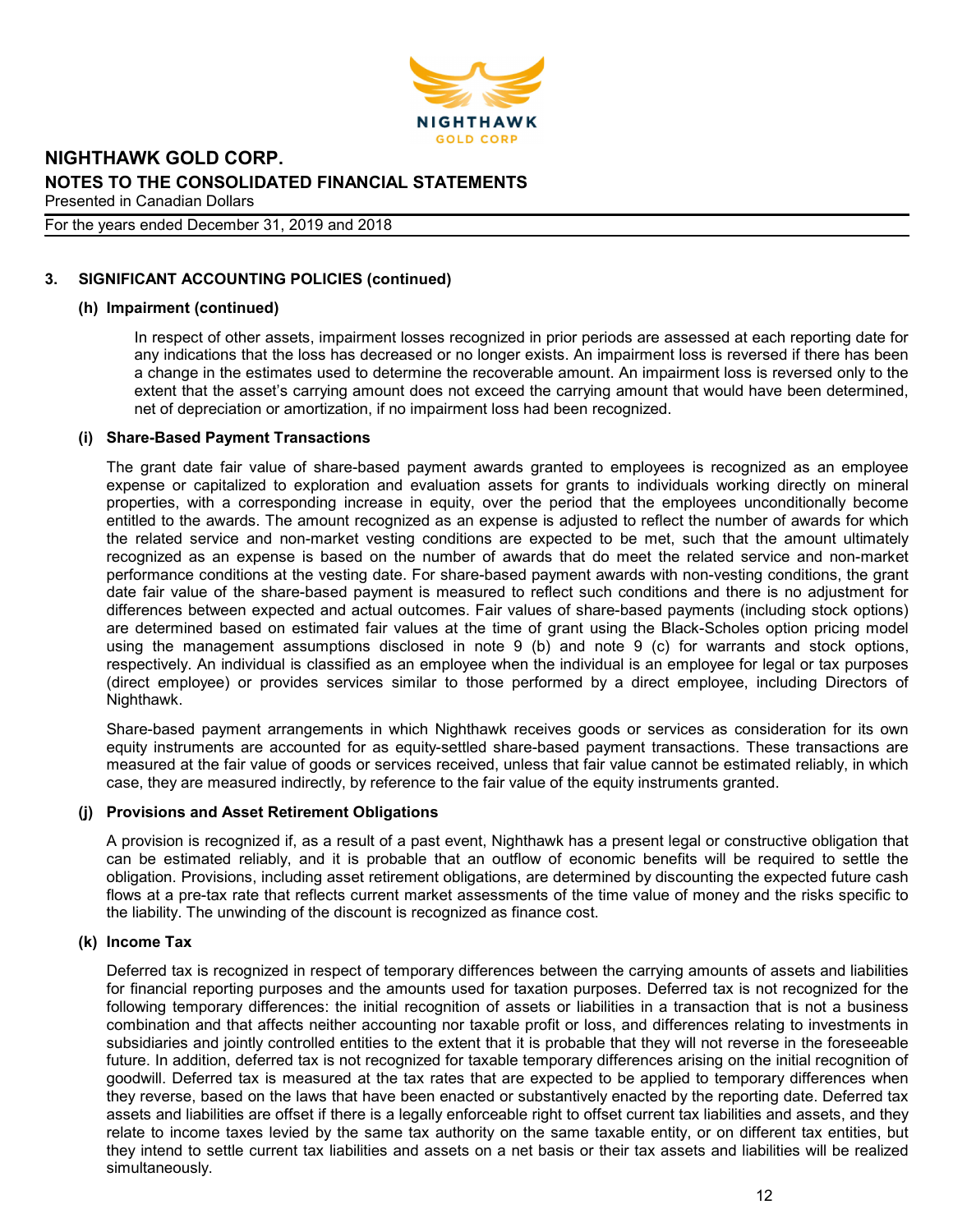

#### For the years ended December 31, 2019 and 2018

# 3. SIGNIFICANT ACCOUNTING POLICIES (continued)

#### (k) Income Tax (continued)

A deferred tax asset is recognized for unused tax losses, tax credits and deductible temporary differences, to the extent that it is probable that future taxable profits will be available against which they can be utilized. Deferred tax assets are reviewed at each reporting date and are reduced to the extent that it is no longer probable that the related tax benefit will be realized.

#### (l) Share Capital

#### Common shares

Common shares are classified as equity. Incremental costs directly attributable to the issue of common shares and share options are recognized as a deduction from equity, net of any tax effects.

#### Flow-through Shares

To the extent that Nighthawk issues common shares to subscribers on a flow-through basis at a premium to the market value of non-flow through common shares, any such premium is recorded as a liability on Nighthawk's consolidated statement of financial position at the time of subscription. This liability is reduced, on a pro-rata basis, as Nighthawk fulfills its expenditure renunciation obligation associated with such flow-through share issuances, with an offsetting amount recognized as income.

A deferred tax liability equal to the tax value of flow-through expenditures renounced is recognized once Nighthawk has fulfilled its obligations associated with the renunciation of related flow-through expenditures. In respect of a retrospective renunciation, such obligation is considered to have been fulfilled once management establishes the intent to make renunciation filings with the appropriate taxation authorities. In respect of prospective renunciation (i.e., a look-back renunciation), the obligation is considered to be fulfilled once related flow-through expenditures have been incurred.

## (m) Valuation of Equity Instruments in Private Placements

Nighthawk has adopted a relative fair value method with respect to the measurement of common shares and warrants issued as private placement units. Warrants attached to units are valued using the Black-Scholes option pricing model and the share price at the time of financing, and the shares are valued based on quoted market price.

The proceeds from the issue of units are allocated between share capital and reserve for warrants. If and when the warrants are exercised, the applicable amounts of reserve for warrants are transferred to share capital. Any consideration paid on the exercise of the warrants is credited to capital stock. For those warrants that expire after vesting, the recorded value is transferred to share-based payment reserve.

## (n) Net Loss Per Share

Nighthawk presents basic and fully diluted net loss per share data for its common shares. Basic net loss per share is calculated by dividing the net loss attributable to common shareholders of Nighthawk by the weighted average number of common shares outstanding during the year, adjusted for own shares held. Fully diluted net loss per share is determined by adjusting the net loss attributable to common shareholders and the weighted average number of common shares outstanding, adjusted for own shares held, for the effects of all dilutive potential common shares, which comprise warrants and stock options granted. The effect on the diluted net loss per share of the exercise of the stock options and warrants described in note 11 would be anti-dilutive.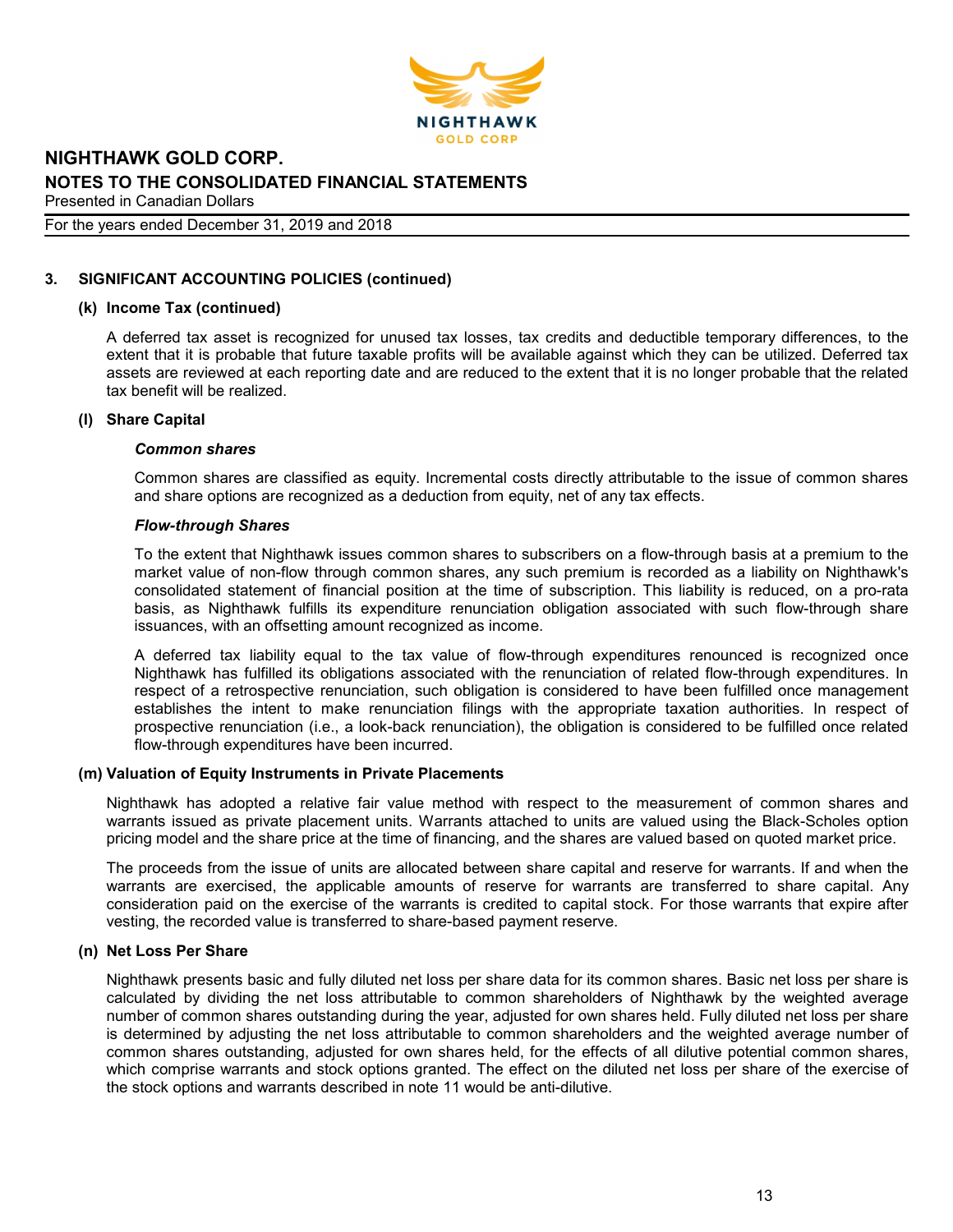

## For the years ended December 31, 2019 and 2018

# 3. SIGNIFICANT ACCOUNTING POLICIES (continued)

# (o) Changes in Accounting Policies

The Company has adopted the following standard during the year ended December 31, 2019:

(i) IFRS 16 - Leases - In January 2016, the International Accounting Standards Board (IASB) issued a new International Financial Reporting Standard (IFRS) on lease accounting which was incorporated into Part I of the CPA Canada Handbook – Accounting by the Accounting Standards Board (AcSB) in June 2016. IFRS 16 supersedes IAS 17 Leases, IFRIC 4 Determining Whether an Arrangement Contains a Lease, SIC-15 Operating Leases - Incentives and SIC-27 Evaluating the Substance of Transactions Involving the Legal Form of a Lease. IFRS 16 introduces a single lessee accounting model that requires a lessee to recognize assets and liabilities for all leases with a term of more than 12 months, unless the underlying asset is of low value. Lease assets and liabilities are initially recognized on a present value basis and subsequently, similarly to other non-financial assets and financial liabilities, respectively. The lessor accounting requirements are substantially unchanged and, accordingly, continue to require classification and measurement as either operating or finance leases. The new standard also introduces detailed disclosure requirements for both the lessee and lessor. The new standard is effective for annual periods beginning on or after January 1, 2019. Earlier application is permitted for entities that also apply IFRS 15 Revenue from Contracts with Customers.

Nighthawk's adoption of IFRS 16 did not have a material financial impact upon the consolidated financial statements.

# 4. CRITICAL ACCOUNTING ESTIMATES AND SIGNIFICANT JUDGEMENTS

The preparation of these consolidated financial statements requires management to make certain estimates and assumptions that affect the reported amounts of assets and liabilities at the date of the consolidated financial statements and reported amounts of revenues and expenses during the reporting period. Actual outcomes could differ from these estimates. These consolidated financial statements include estimates which, by their nature, are uncertain. The impacts of such estimates are pervasive throughout the consolidated financial statements, and may require accounting adjustments based on future occurrences. Revisions to accounting estimates are recognized in the period in which the estimate is revised and future periods if the revision affects both current and future periods. These estimates are based on historical experience, current and future economic conditions and other factors, including expectations of future events that are believed to be reasonable under the circumstances.

Significant assumptions about the future and other sources of estimation and judgemental uncertainty that management has made at the consolidated statement of financial position reporting date, that could result in a material adjustment to the carrying amounts of assets and liabilities, in the event that actual results differ from assumptions made, relate to, but are not limited to, the following:

- (i) Nighthawk assesses the carrying value of exploration and evaluation assets at each reporting period to determine whether any indication of impairment exists. When an impairment exists, the calculation of recoverable amount requires the use of estimates and assumptions such as long-term commodity prices, discount rates, recoverable metals, and operating performance;
- (ii) the calculation of the fair value of warrants, broker warrants and stock options issued by Nighthawk requires the use of estimates of inputs in the Black-Scholes option pricing valuation model;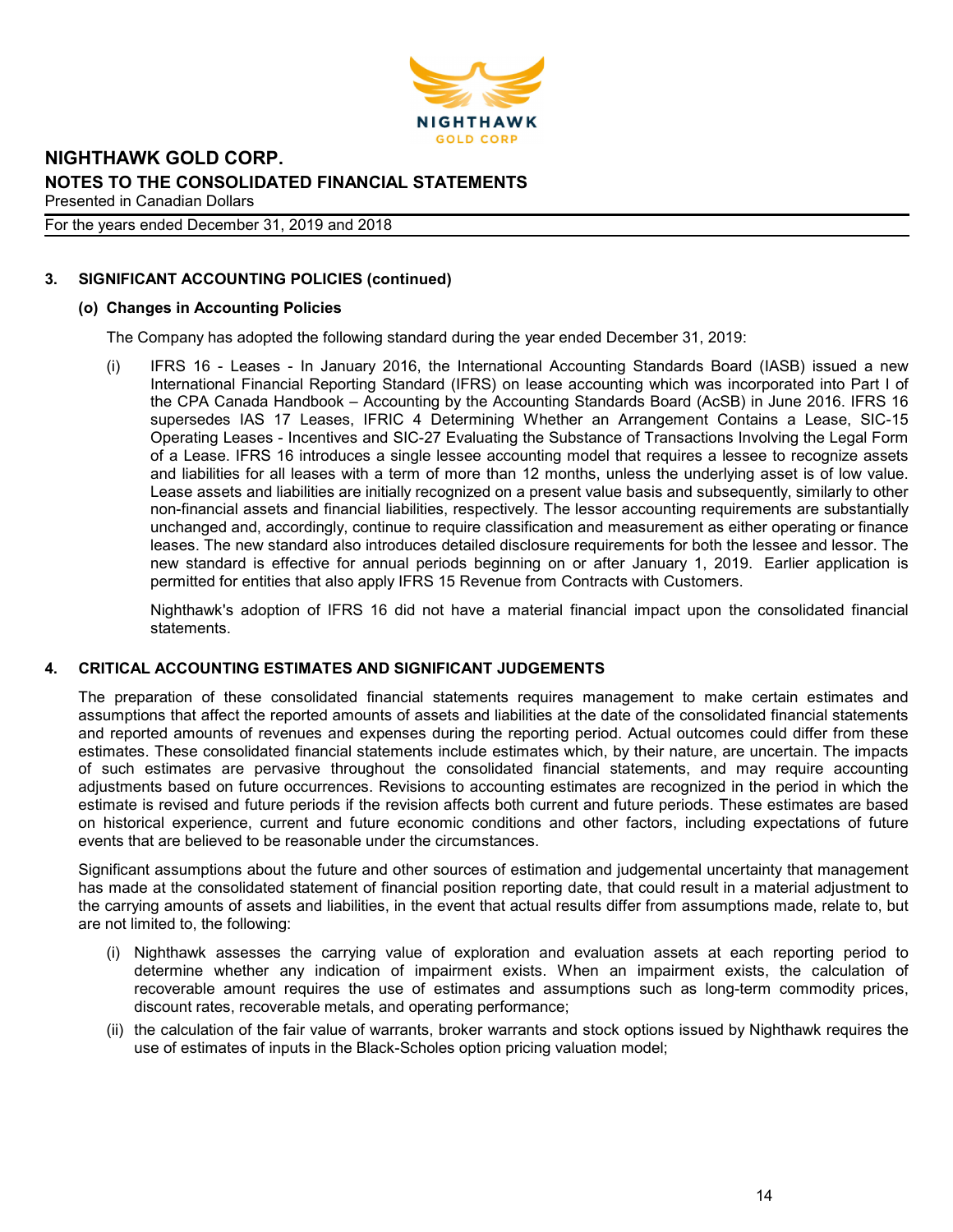

For the years ended December 31, 2019 and 2018

# 4. CRITICAL ACCOUNTING ESTIMATES AND SIGNIFICANT JUDGEMENTS (continued)

- (iii) the calculation of the reclamation liability and provision for service obligation, being the present value of the estimated costs to restore the properties is discounted at rates which reflect current market assessments and the risks specific to the liability. The calculation requires management to estimate the total restoration costs, timing of remediation and an appropriate discount rate; and
- (iv) valuation of deferred income taxes.

# 5. RESTRICTED CASH

During the year ended July 31, 2011, Nighthawk posted two irrevocable standby letters of credit with a Canadian chartered bank in the amount of \$401,000 (collectively, the "Permit LOC's") to provide security under its land use permit and water access licence for the existing reclamation work associated with the Damoti Reclamation Obligation (notes 6 and 8) as well as with its exploration activities relating to the Indin Lake Gold Property in the Northwest Territories, Canada. In March 2012, Nighthawk posted additional security of \$78,000 (the "Additional Security") upon receiving approval on its updated land use permit, which was submitted to support its expanded exploration activities on its Indin Lake Gold Property. During the year, Nighthawk received its renewed land use permit and water access licence, thereby approving its exploration activities over the next 5 years, expiring in February 2024, and which are extendible up to February 2026. The Permit LOC's are secured by guaranteed investment certificates (the "Permit GIC's") at a Canadian chartered bank for the same amount. The Permit GIC's and the Additional Security may be recovered by Nighthawk at expiration of the land use permit and water access licence in absence of any environmental disturbances provided Nighthawk carries out activities to satisfy the Damoti Reclamation Obligation.

On January 26, 2012, under the terms of its agreement to acquire 100% ownership of the mineral claims and leases of the former producing Colomac Gold Mine (the "Colomac Gold Project") (note 6), Nighthawk entered into three letters of credit totaling \$5,000,000 at a Canadian chartered bank in favour of Aboriginal Affairs and Northern Development Canada ("AANDC") to secure Nighthawk's service obligation to perform reclamation services on three other sites as follows: \$3,000,000 for the Diversified site, \$1,000,000 for the Spider Lake site and \$1,000,000 for the Chalco Lake site (collectively, the "Colomac LOC's") (note 7). The Colomac LOC's are secured by guaranteed investment certificates (the "Colomac GIC's") at a Canadian chartered bank for the same amounts. Upon completion of the service obligation with respect to each reclamation site to the satisfaction of an independent third party engineer, the Colomac LOC's with respect to each site will be released and the hold restriction on the related Colomac GIC will be eliminated. At any time, the Company may terminate the liability relating to this service obligation, but as a consequence would relinquish the related Colomac GIC still held as security against the Colomac LOC's at that time.

In Fiscal 2013, the reclamation activities at the Chalco Lake site were completed and the approval of the third party engineer was obtained. As a result, the Colomac LOC with respect to the Chalco Lake site was released and the hold restriction on \$1,000,000 was eliminated at that time (note 7).

|                                                                                                     | Permit<br>security | Colomac<br>GIC's         | Total<br>restricted cash |
|-----------------------------------------------------------------------------------------------------|--------------------|--------------------------|--------------------------|
| Balance - December 31, 2017 and 2018                                                                | 479,000 \$         | $4,000,000$ \$           | 4,479,000                |
| Additional Security for updated land use permit<br>Additional Security for updated water use permit | 58.618<br>131,692  | $\overline{\phantom{0}}$ | 58.618<br>131,692        |
| Balance - December 31, 2019                                                                         | 669,310            | 4,000,000                | 4,669,310                |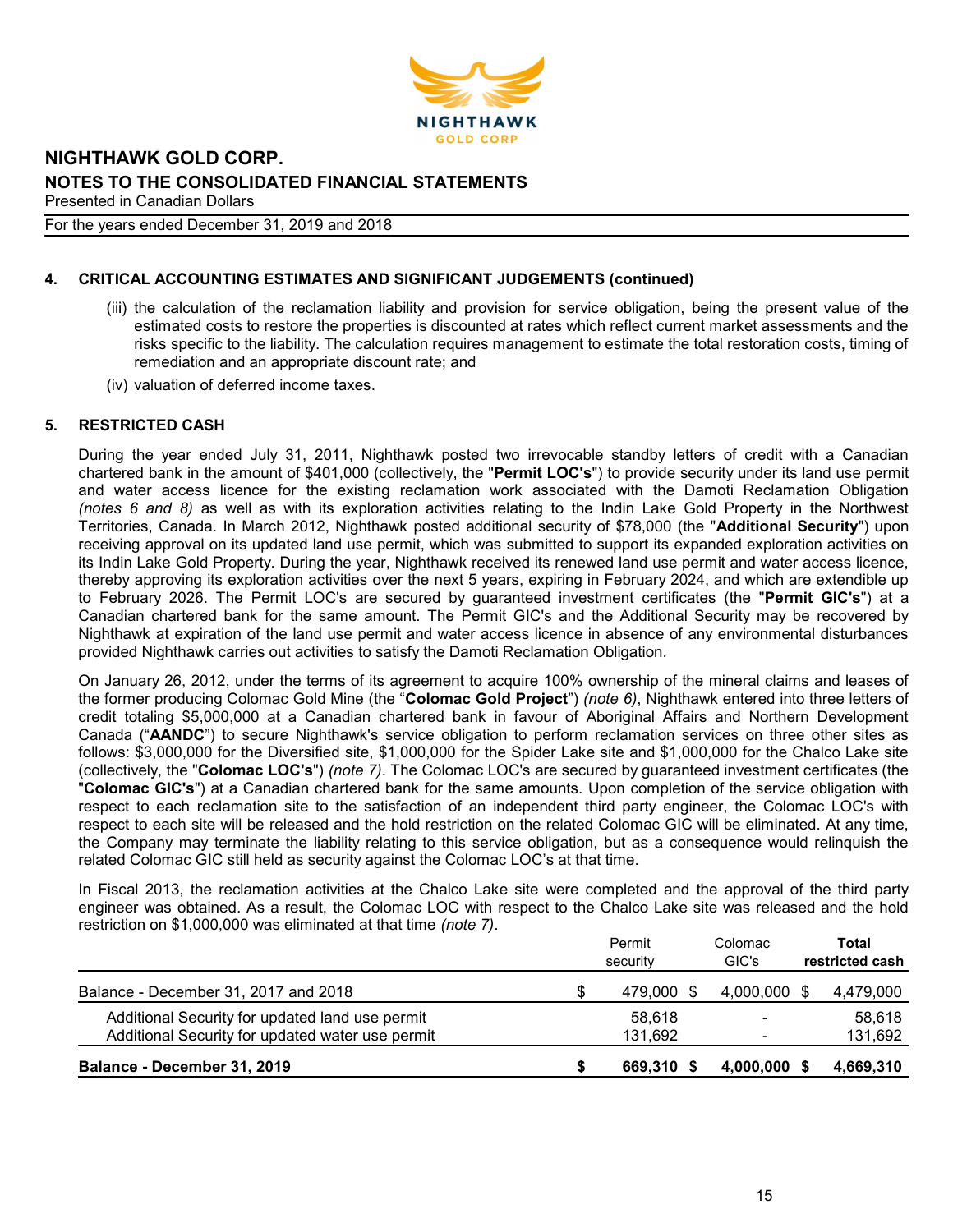

For the years ended December 31, 2019 and 2018

# 6. EXPLORATION AND EVALUATION ASSETS

|                                                              | December 31, 2018                |  |               | December 31, 2019 |                                  |                    |    |                                           |
|--------------------------------------------------------------|----------------------------------|--|---------------|-------------------|----------------------------------|--------------------|----|-------------------------------------------|
| <b>Mineral Property</b>                                      | Option &<br>acquisition<br>costs |  | Exploration   | <b>Balance</b>    | Option &<br>acquisition<br>costs | <b>Exploration</b> |    | <b>Balance</b>                            |
| Indin Lake Gold Property \$10,348,314 \$                     |                                  |  | 56,814,756 \$ | 67,163,070 \$     | 10,456,144 \$                    | 71,811,854 \$      |    | 82,267,998                                |
| <b>Mineral Property</b>                                      |                                  |  |               |                   |                                  |                    |    | <b>Indin Lake</b><br><b>Gold Property</b> |
| Balance - December 31, 2017                                  |                                  |  |               |                   |                                  |                    | \$ | 53,333,900                                |
| Acquisition costs<br>Exploration expenditures <sup>(1)</sup> |                                  |  |               |                   |                                  |                    |    | 60,429<br>13,768,741                      |
| Balance - December 31, 2018                                  |                                  |  |               |                   |                                  |                    |    | 67,163,070                                |
| Acquisition costs<br>Exploration expenditures <sup>(1)</sup> |                                  |  |               |                   |                                  |                    |    | 107,830<br>14,997,098                     |
| Balance - December 31, 2019                                  |                                  |  |               |                   |                                  |                    | \$ | 82,267,998                                |

(1) Expenditures for the year ended December 31, 2019 includes \$184,196 of non-cash capitalized stock-based compensation (2018 - \$281,164).

# Indin Lake Gold Property

In August 2008, Nighthawk acquired 6 mining leases and 6 mining claims (the "Damoti Lake Property") which lie within Nighthawk's Indin Lake Gold Property in the Indin Lake Greenstone Belt located approximately 200 kilometres north of Yellowknife, Northwest Territories. The Damoti Lake Property is subject to an existing 2% net smelter return royalty. Upon acquisition, a reclamation obligation existed at the Damoti Lake Property (the "Damoti Reclamation Obligation"). At the time of acquisition, the estimated cost of the Damoti Reclamation Obligation could not be reliably measured. Nighthawk has since carried out environmental assessments using a third party specialist and has estimated the cost of the Damoti Reclamation Obligation to be \$401,150 (note 8). Nighthawk has capitalized the Damoti Reclamation Obligation, and related assessment costs, as acquisition costs related to the Damoti Lake Property as the liability was assumed at acquisition. During the year ended December 31, 2019, Nighthawk incurred \$85,539 (2018 - \$27,229) of assessment costs which have been capitalized and included as acquisition costs.

Under agreements dated January 7, 2011, and as amended on April 4, 2013, Nighthawk acquired 100% interest in 15 mining leases and 3 mining claims (the "Indin Lake Properties") within the Indin Lake Greenstone Belt, subject to existing net smelter royalties on certain claims ranging from 2% to 5%, by making payments of cash and shares totalling \$725,000. In January and April 2011, Nighthawk staked 107 additional mining claims in the Northwest Territories which link the Indin Lake Properties and the Damoti Lake Property, thereby consolidating much of the Indin Lake Gold Property's ground.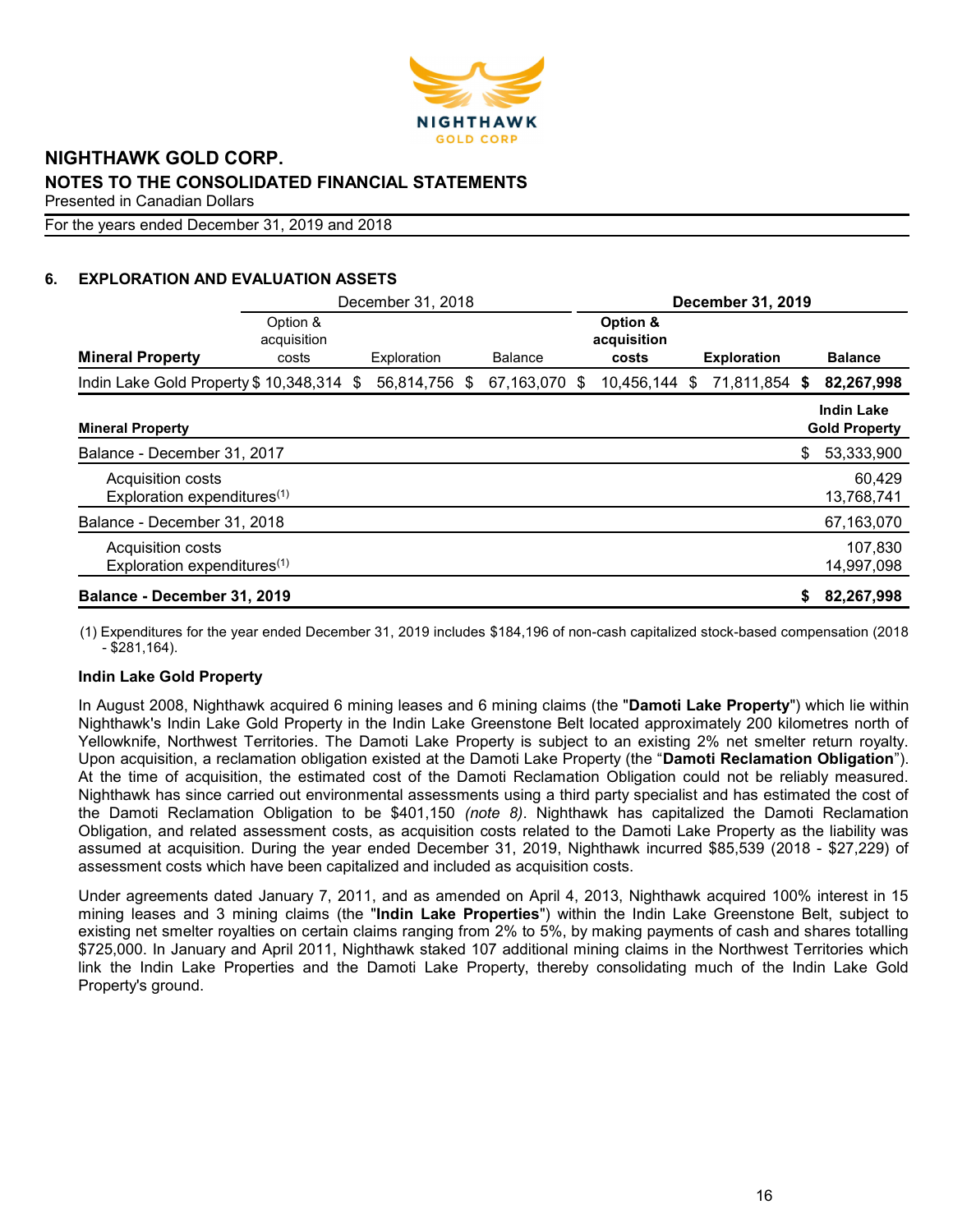

### For the years ended December 31, 2019 and 2018

# 6. EXPLORATION AND EVALUATION ASSETS (continued)

In January 2012, Nighthawk completed an agreement to acquire 100% ownership of the mineral claims and leases of the Colomac Gold Project, located within the Indin Lake Greenstone Belt and contiguous to and surrounded by Nighthawk's existing Indin Lake Gold Property in the Northwest Territories, from AANDC. As consideration for the Colomac Gold Project, Nighthawk committed to perform reclamation services on three other sites within the Indin Lake Gold Property land package which are the responsibility of AANDC: the Diversified, Chalco Lake, and Spider Lake sites. The obligation for the services is to be carried out on behalf of AANDC to a maximum of \$5,000,000. See note 7 for further details on the provision for service obligation remaining at December 31, 2019. The Company did not assume the reclamation liabilities of these three sites and is not responsible for any historical environmental liabilities associated with the Colomac Gold Project. At any time, the Company may terminate the liability relating to this service obligation, but as a consequence would relinquish the related Colomac GIC still held as security against the Colomac LOC's at that time.

## Superior Project

On May 28, 2016, the Company acquired Superior pursuant to a plan of arrangement with Superior Copper Corporation. No further exploration expenditures were budgeted to be spent on the Superior Project and as a result, the carrying value was written down for the year ended July 31, 2016.

During the year ended December 31, 2017, the Company sold its interest in the Superior Project to CR Capital Corp. ("CR Capital"), a company with a common director of Nighthawk, for consideration of two million common shares (valued at \$180,000) in the capital stock of CR Capital and the grant of a 0.5% net smelter return royalty. During the year ended December 2019, the company sold it's investment in CR Capital for a gain on sale of investment of \$38,750 which is disclosed in the statement of loss and comprehensive loss for the year.

# 7. PROVISION FOR SERVICE OBLIGATION

As consideration for the Colomac Gold Project (note 6), Nighthawk agreed to perform reclamation services on three other sites within the Indin Lake Gold Property land package which are the responsibility of AANDC: Diversified, Chalco Lake, and Spider Lake. The obligation for the reclamation services is to be carried out on behalf of AANDC to a maximum of \$5,000,000. Upon closing, Nighthawk entered into the Colomac LOC's totaling \$5,000,000 in favour of AANDC to secure Nighthawk's obligation to perform the services for each site. The Colomac LOC's are secured by the Colomac GIC's at a Canadian chartered bank for the same amounts (note 5).

Nighthawk did not assume the reclamation liabilities of these three sites. Upon completion of the service obligation with respect to each site to the satisfaction of an independent third party engineer, the Colomac LOC's with respect to each site will be released and the hold restriction on the related Colomac GIC will be eliminated. At any time, the Company may terminate the liability relating to this service obligation, but as a consequence would relinquish the related Colomac GIC still held as security against the Colomac LOC's at that time. In March 2013, the reclamation activities at the Chalco Lake site were completed upon approvals of the third party engineer.

Service Obligation

#### Balance - December 31, 2017, 2018 and 2019 **\$ 3,012,314 \$ 3,012,314**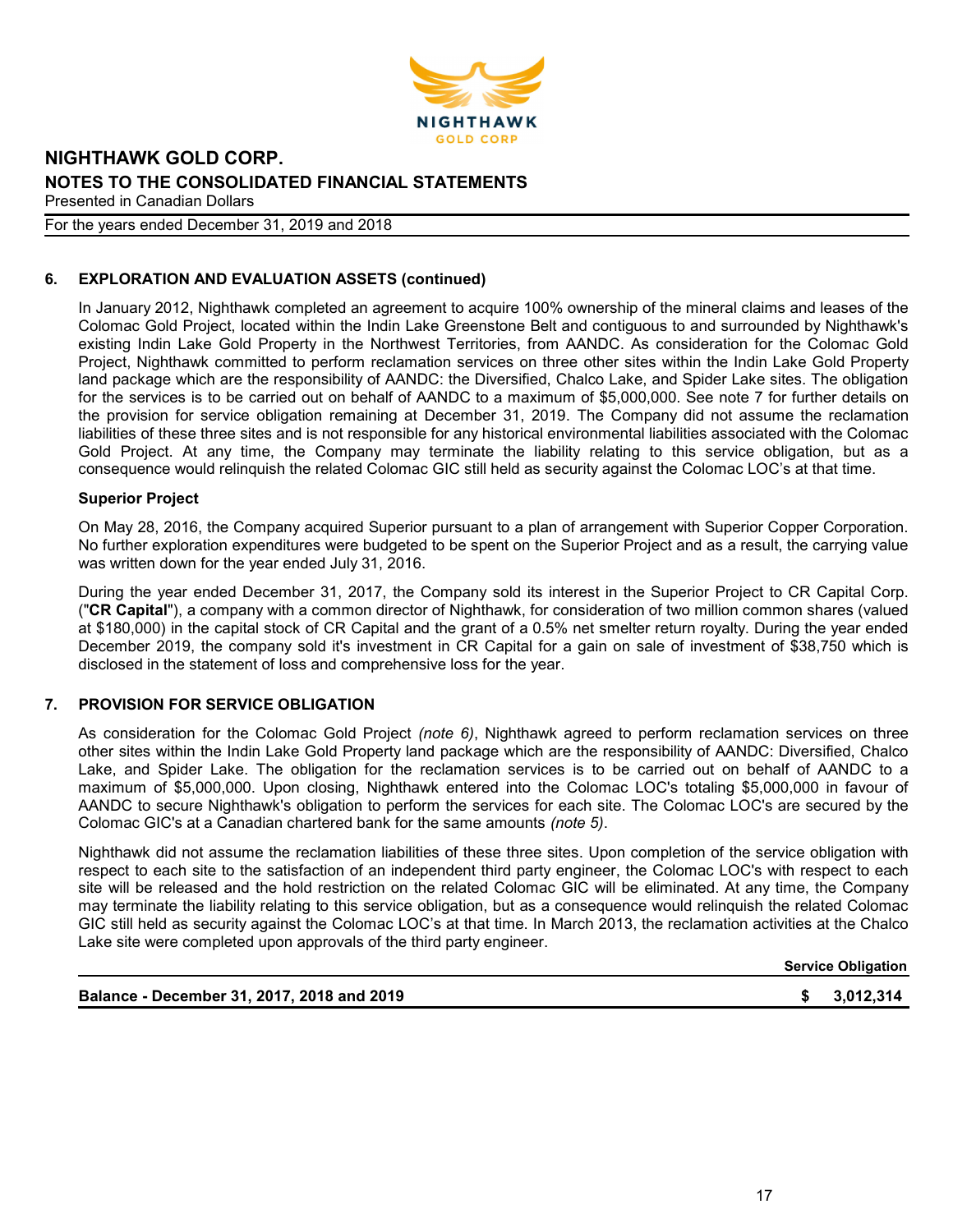

For the years ended December 31, 2019 and 2018

# 8. RECLAMATION PROVISION

Upon acquisition of the Damoti Lake Property (note 6), the Damoti Reclamation Obligation existed at the Damoti Lake Property. At the time of acquisition, the estimated cost of the Damoti Reclamation Obligation could not be reliably measured. Nighthawk has since carried out environmental assessments using a third party specialist and estimated the cost of the Damoti Reclamation Obligation to be \$401,150. Nighthawk posted the Permit GIC's, to secure the Permit LOC's, and remitted the Additional Security for an amount of \$669,310 (note 5) to provide security under its land use permit and water access licence for the Damoti Reclamation Obligation as well as for exploration activities relating to the Indin Lake Gold Property. Amount

|                                            | Amount  |
|--------------------------------------------|---------|
| Balance - December 31, 2017, 2018 and 2019 | 401.150 |

# 9. SHARE CAPITAL

- (a) Common Shares
	- Authorized Capital Unlimited common shares Issued

|                                                          | Number of     |               |
|----------------------------------------------------------|---------------|---------------|
|                                                          | shares        | Consideration |
| Balance - December 31, 2017                              | 37,708,195 \$ | 80,094,256    |
| Issued for cash - flow-through private placement         | 1,000,000     | 2,500,000     |
| Flow-through share premium                               |               | (350,000)     |
| Issue costs                                              |               | (19, 109)     |
| Tax effect of share issue costs                          |               | (37, 974)     |
| Exercise of stock options                                | 32,997        | 44,496        |
| Fair value of stock options transferred to common shares |               | 24,141        |
| Balance - December 31, 2018                              | 38,741,192    | 82,255,810    |
| Issued for cash - flow-through private placement         | 5,658,000     | 12,637,925    |
| Flow-through share premium                               |               | (208, 725)    |
| Issue costs                                              |               | (732, 882)    |
| Tax effect of share issue costs                          |               | 194,214       |
| Exercise of stock options                                | 273,000       | 413,750       |
| Fair value of stock options transferred to common shares |               | 268,383       |
| Balance - December 31, 2019                              | 44,672,192 \$ | 94,828,475    |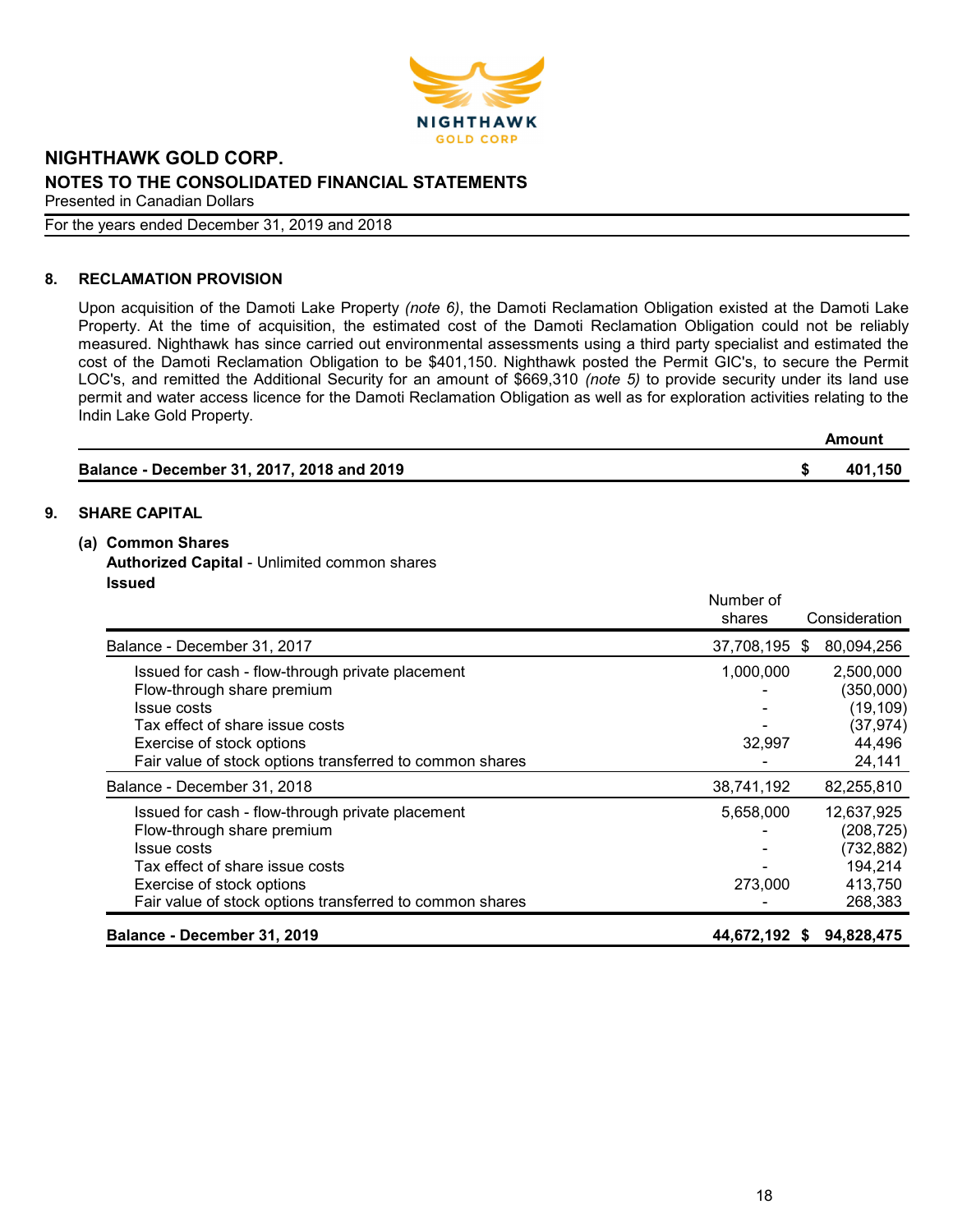

#### For the years ended December 31, 2019 and 2018

#### 9. SHARE CAPITAL (continued)

#### (a) Common Shares (continued)

On July 11, 2018, Nighthawk completed a non-brokered private placement financing of 1,000,000 flow-through shares at a price of \$2.50 per share for gross proceeds of \$2,500,000. Share issue costs in relation to the financing were \$19,109.

On June 6, 2019, Nighthawk completed a bought deal private placement financing of 2,783,000 flow-through shares at a price of \$2.475 per share and 2,875,000 flow-through shares at a price of \$2.00 per share for aggregate gross proceeds of \$12,637,925. Share issue costs in relation to the financing were \$732,882.

Subsequent to year end on January 13, 2020, Nighthawk completed a share consolidation on the basis of one postconsolidated common share for every five pre-consolidated common shares (the "Share Consolidation"). The Share Consolidation reduced Nighthawk's 223,360,960 issued and outstanding common shares to 44,672,192 postconsolidation common shares. The exercise price of outstanding stock options, and the number of such options, were also proportionately adjusted based upon the Share Consolidation. All historical information presented in the financial statements has been adjusted to reflect the Share Consolidation.

#### (b) Warrants

|                                        | Warrants      | <b>Broker</b><br>warrants | <b>Allocated</b><br>value |
|----------------------------------------|---------------|---------------------------|---------------------------|
| Balance - December 31, 2017            | 3,182,208     | 150.926 \$                | 3,986,339                 |
| Expiry of warrants and broker warrants | (3, 182, 208) | (150.926)                 | (3,986,339)               |
| Balance - December 31, 2018 and 2019   |               | $\blacksquare$            |                           |

On September 2, 2018, 3,182,208 warrants and 150,926 broker warrants relating to bought deal private placement in March 2017 expired unexercised.

Option pricing models require the use of highly subjective estimates and assumptions including the expected stock price volatility. Volatility is based on the historical volatility of Nighthawk. Changes in the underlying assumptions can materially affect the fair value estimates.

#### (c) Contributed Surplus

#### Share-based Payment Reserve

| Balance - December 31, 2019            |   | 18,154,940 |
|----------------------------------------|---|------------|
| Exercise of stock options              |   | (268, 383) |
| Stock-based compensation - capitalized |   | 184,196    |
| Stock-based compensation - expensed    |   | 671,869    |
| Balance - December 31, 2018            |   | 17,567,258 |
| Expiry of warrants and broker warrants |   | 3,986,339  |
| Exercise of stock options              |   | (24, 141)  |
| Stock-based compensation - capitalized |   | 281,164    |
| Stock-based compensation - expensed    |   | 875,408    |
| Balance - December 31, 2017            | S | 12,448,488 |
|                                        |   |            |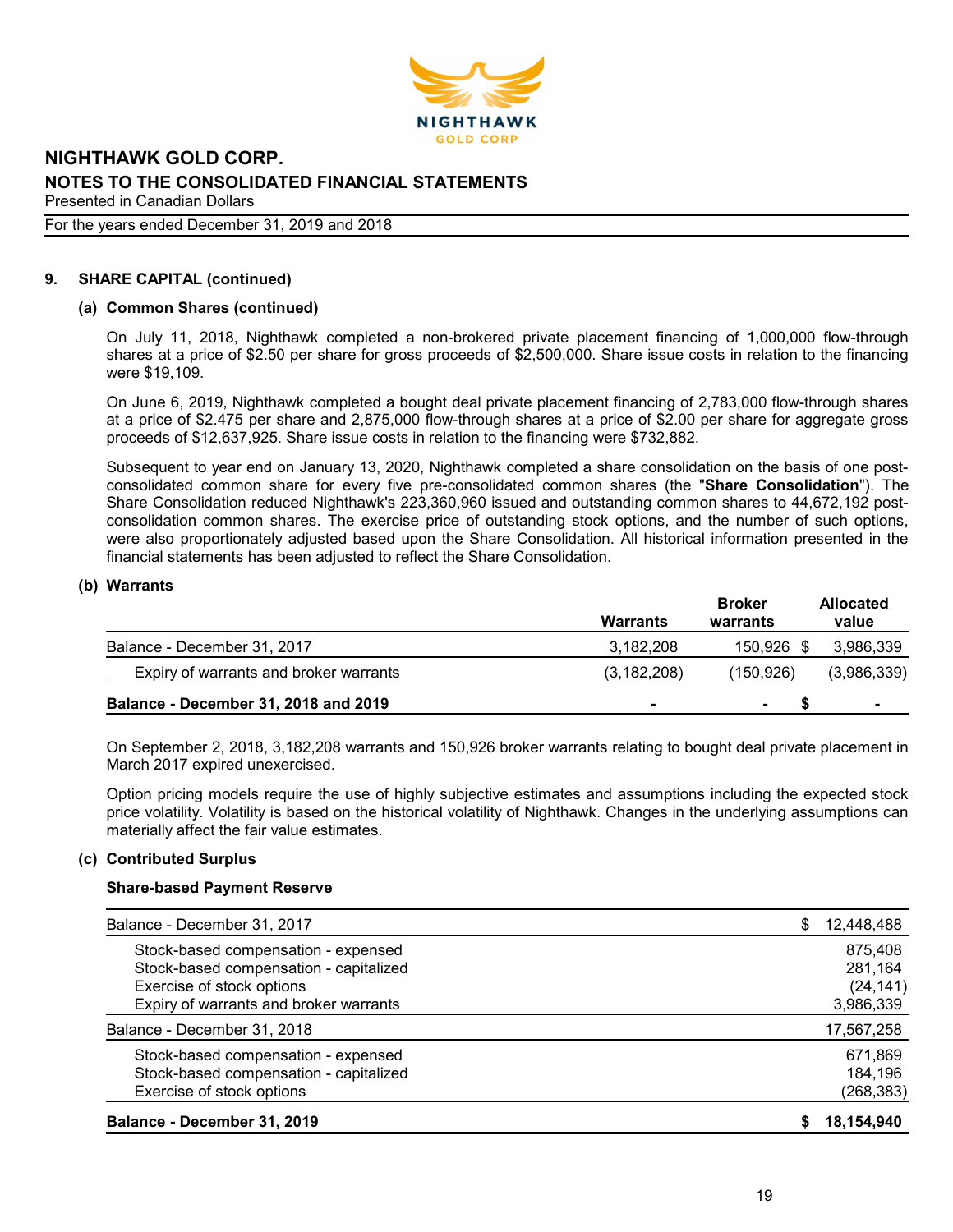

For the years ended December 31, 2019 and 2018

# 9. SHARE CAPITAL (continued)

# (c) Contributed Surplus (continued)

## Incentive Plans

The shareholders of Nighthawk have approved a stock option plan (the "Stock Option Plan") and a share unit plan (the "Share Unit Plan" and together with the Stock Option Plan, the "Incentive Plans"). The Incentive Plans supersede the previous option plan of Nighthawk, however, awards outstanding under the previous option plan continue to be outstanding and governed by the previous stock option plan. The Incentive Plans are each a "rolling evergreen" plan and provide that the number of common shares of Nighthawk available for issuance from treasury under the Incentive Plans or any other security based compensation arrangement (pre-existing or otherwise, including the previous option plan), subject to adjustments, shall not exceed 10% of the issued and outstanding common shares of the Nighthawk at the time of grant. Any increase in the issued and outstanding common shares of Nighthawk will result in an increase in the available number of common shares issuable under the Incentive Plans. Any issuance of common shares from treasury pursuant to the settlement of stock options or share units granted pursuant to the Incentive Plans shall automatically replenish the number of common shares issuable under the Incentive Plans. When each option or share unit is exercise/settled (as applicable), cancelled or terminated, a common share shall automatically be made available for the grant of a stock option/share unit under the Incentive Plans.

## Stock Option Plan

The Stock Option Plan provides for the issuance of stock options to acquire common shares to employees, directors, officers, consultants, and management company employees of Nighthawk. The period within which stock options may be exercised and the number of stock options which may be exercised in any such period are determined by the Board of Directors at the time of grant of such stock options, however, that the maximum term of any stock option awarded under the Stock Option Plan is ten (10) years. The exercise price per common shares under a stock option is determined by the Board of Directors, but in any event, shall not be lower than the "market price" of the common shares on the date of grant of the stock option. Weighted

| <b>Stock Options</b>        | Number of<br>options | <i>v</i> eignted<br>average<br>exercise price |
|-----------------------------|----------------------|-----------------------------------------------|
| Balance - December 31, 2017 | 2,494,256 \$         | 2.40                                          |
| Granted                     | 761,000              | 2.00                                          |
| Exercised                   | (32, 997)            | 1.35                                          |
| Expired                     | (217, 047)           | 2.95                                          |
| Balance - December 31, 2018 | 3,005,212            | 2.30                                          |
| Granted                     | 401.500              | 2.10                                          |
| Exercised                   | (273,000)            | 1.50                                          |
| Expired                     | (335,212)            | 2.30                                          |
| Balance - December 31, 2019 | 2,798,500 \$         | 2.35                                          |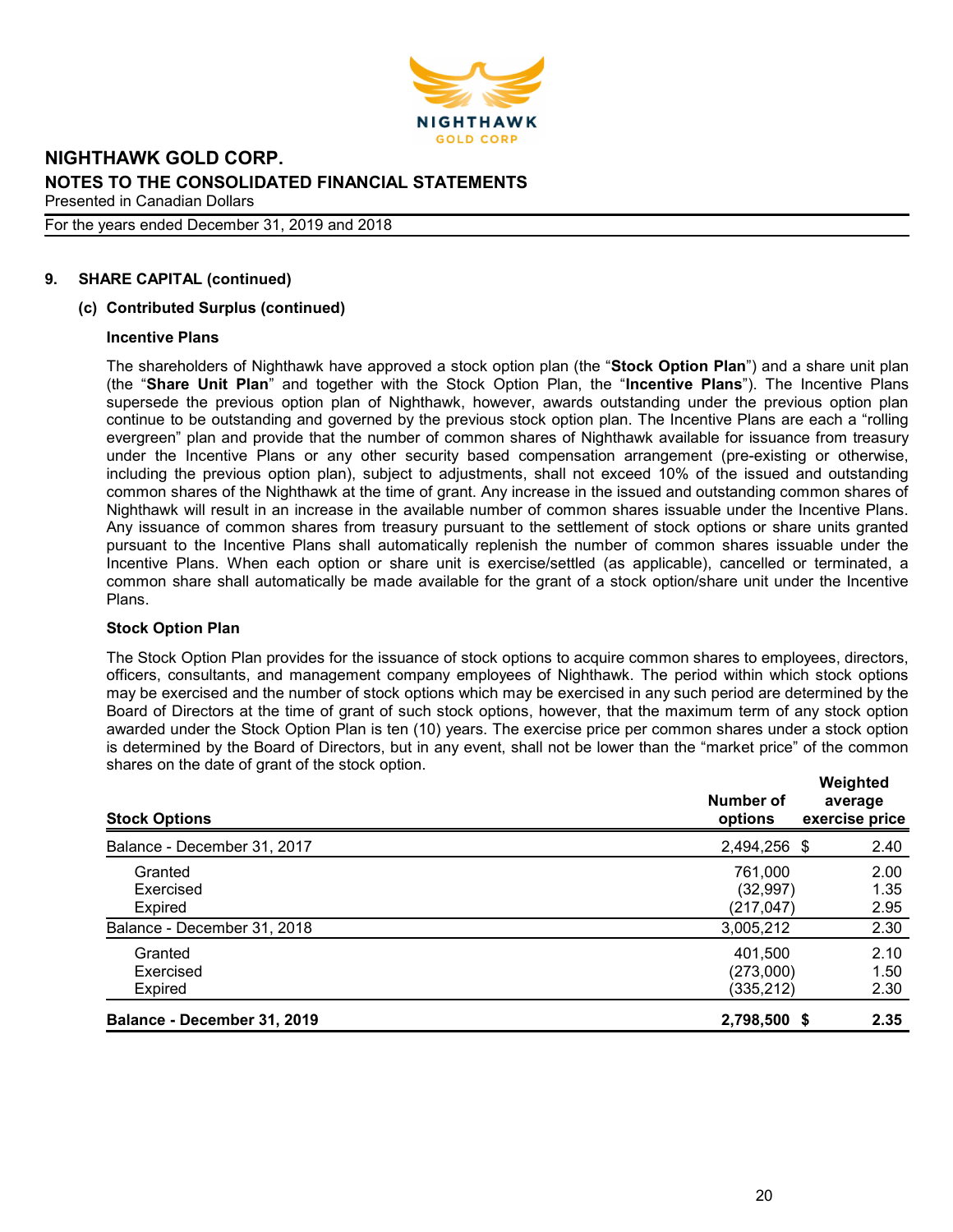

For the years ended December 31, 2019 and 2018

# 9. SHARE CAPITAL (continued)

# (c) Contributed Surplus (continued)

During the years ended December 31, 2019 and 2018, the following stock options were issued, vested immediately and valued using the Black-Scholes option pricing model parameters listed below (in each case with no dividends and a nil forfeiture rate):

|                              |                      |                       |                                  | <b>Black-Scholes option pricing parameters</b> |                                 |                             |                   |
|------------------------------|----------------------|-----------------------|----------------------------------|------------------------------------------------|---------------------------------|-----------------------------|-------------------|
| <b>Expiry date</b>           | Number of<br>options | <b>Exercise price</b> | <b>Grant date</b><br>stock price | <b>Risk-free</b><br>interest rate              | <b>Expected life</b><br>(years) | <b>Volatility</b><br>factor | <b>Fair value</b> |
| Year ended December 31, 2018 |                      |                       |                                  |                                                |                                 |                             |                   |
| September 18, 2023           | 761.000              | \$2.00                | \$2.00                           | 2.20%                                          | 5.0                             | 102%                        | \$1.50            |
| Year ended December 31, 2019 |                      |                       |                                  |                                                |                                 |                             |                   |
| December 10, 2024            | 401.500              | \$2.10                | \$2.075                          | 1.54%                                          | 5.0                             | 90%                         | \$1.45            |

A summary of Nighthawk's outstanding stock options at December 31, 2019 is presented below:

| <b>Grant date</b>  | <b>Options</b><br>outstanding | <b>Options</b><br>exercisable | <b>Exercise price</b> | <i>vvelgned average</i><br>remaining life<br>(years) |
|--------------------|-------------------------------|-------------------------------|-----------------------|------------------------------------------------------|
| December 1, 2015   | 280,000                       | 280,000                       | \$0.75                | 0.9                                                  |
| June 8, 2016       | 466,000                       | 466,000                       | \$1.25                | 1.4                                                  |
| July 4, 2016       | 90,000                        | 90.000                        | \$1.85                | 1.5                                                  |
| March 20, 2017     | 800,000                       | 800,000                       | \$4.00                | $2.2\,$                                              |
| September 19, 2018 | 761,000                       | 761,000                       | \$2.00                | 3.7                                                  |
| December 10, 2019  | 401,500                       | 401,500                       | \$2.10                | 5.0                                                  |
|                    | 2,798,500                     | 2,798,500                     | \$2.35                | 2.7                                                  |

Option pricing models require the use of highly subjective estimates and assumptions including the expected stock price volatility. Volatility is based on the historical volatility of Nighthawk. Changes in the underlying assumptions can materially affect the fair value estimates. The options issued to non-employees were valued using the fair value of the equity instrument granted in the absence of a reliable estimate of the fair value of the goods or services received.

## Share Unit Plan

The Share Unit Plan provides for the issuance of share units to employees, directors, officers, consultants, and management company employees of Nighthawk. Share units are units created by means of an entry on the books of Nighthawk representing the right to receive one common share (subject to adjustments) issued from treasury per share unit. The number of share units granted and any applicable vesting conditions are determined in the discretion of the Board of Directors (or a committee thereof) on the date of grant. In granting share units, the Board of Directors (or a committee thereof) may include other terms, conditions, and/or vesting criteria which are not inconsistent with the Share Unit Plan. Share units are settled by way of issuance of common shares from treasury as soon as practicable following the maturity date in accordance with the Share Unit Plan.

The grant date fair value of the share units equals the fair market value of the corresponding shares at the grant date. The fair value of these equity-settled awards is recognized as compensation expense with a corresponding increase in equity. The total amount expensed is recognized over the vesting period, which is the period over which all the specified vesting conditions should be satisfied.

Weighted average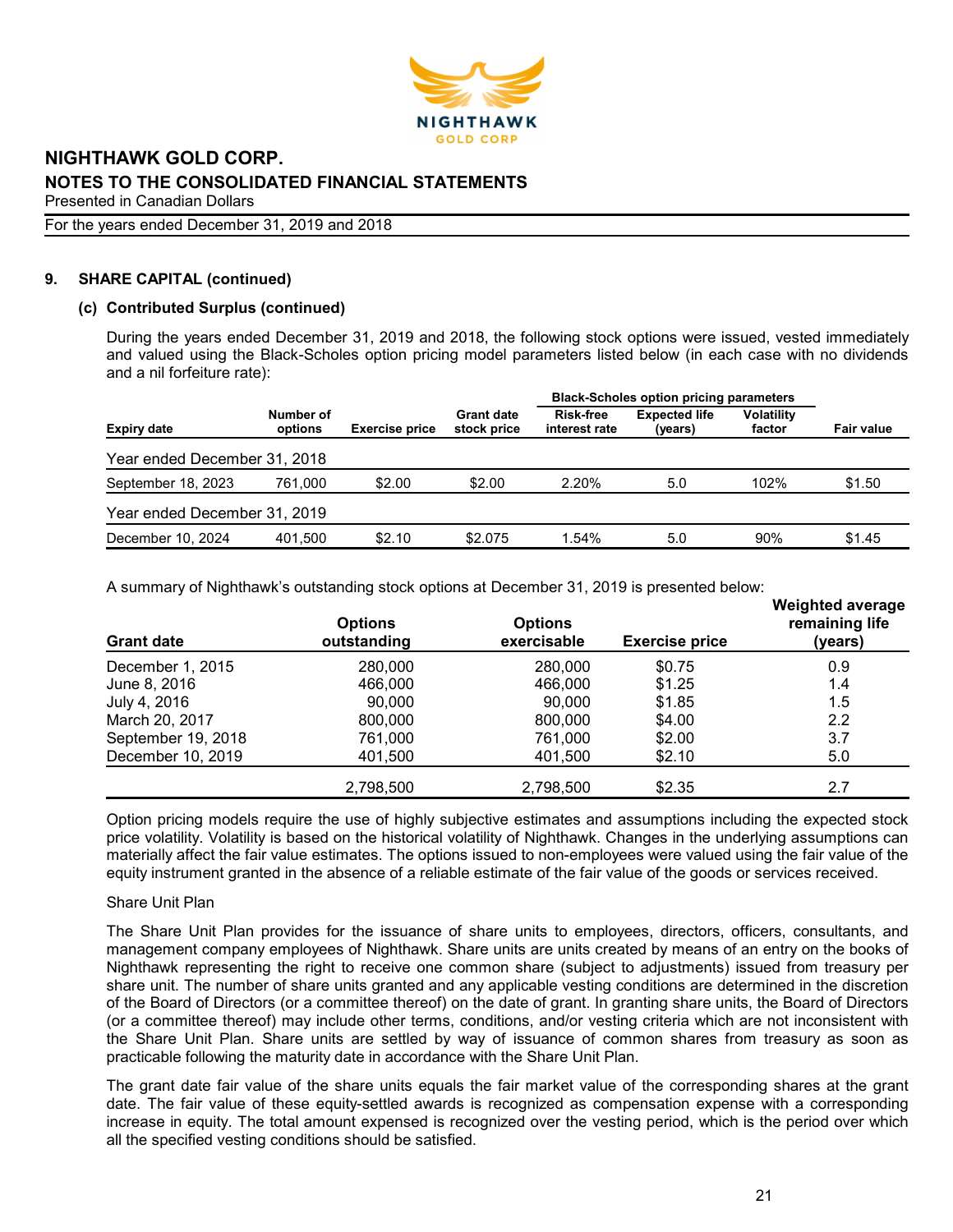

For the years ended December 31, 2019 and 2018

## 9. SHARE CAPITAL (continued)

#### (c) Contributed Surplus (continued)

During the year ended December 31, 2019, the Company granted 286,500 share units to officers, directors and key employees under its Share Unit Plan. The share units issued to the officers will vest in three equal installments on the first, second and third anniversaries from the date of grant. The share units issued to the directors will vest upon the retirement, resignation, termination with or without cause, or a change of control of the corporation. Compensation for the year ended December 31, 2019 was \$276,029 (December 31, 2018 - nil) and was recorded as stock based compensation in the statement of loss and comprehensive loss.

As at December 31, 2019, there were 286,500 share units outstanding (December 31, 2018 - nil). The weighted average fair value of the share units granted during the year ended December 31, 2019 was \$2.05 per common share.

## 10. INCOME TAXES

Income taxes has been calculated as follows:

| For the years ended December 31,                        |   | 2019             | 2018      |
|---------------------------------------------------------|---|------------------|-----------|
| Income (loss) before income taxes                       | S | $(1,979,264)$ \$ | 529,600   |
| Canadian combined federal and provincial tax rate       |   | 26.50%           | 26.50 %   |
| Expected income tax recovery at Canadian statutory rate | S | $(524, 540)$ \$  | 140.344   |
| Stock-based compensation                                |   | 178.045          | 231,980   |
| Effect of flow-through renunciation                     |   | 2,304,466        | 2,697,380 |
| Other non-deductible expenses                           |   | (10, 269)        | 23,850    |
| Flow-through share premium                              |   | (55, 312)        | (742,970) |
| True up adjustment                                      |   | 730.221          |           |
| Change in tax rate and other                            |   | 29,921           | 7,426     |
| Deferred tax provision                                  |   | 2,652,532        | 2,358,010 |

Nighthawk's deferred tax liability is comprised of the following temporary differences:

| As at December 31,                |   | 2019             | 2018         |
|-----------------------------------|---|------------------|--------------|
| Deferred tax assets               |   |                  |              |
| Losses carried forward            | 5 | 4,959,947 \$     | 4,396,206    |
| Share issue costs                 |   | 384.842          | 349,640      |
| Investment tax credits            |   | 366,434          | 348,810      |
| Equipment and intangibles         |   | 34.705           | 49,520       |
| <b>Reclamation liability</b>      |   | 106.305          |              |
| <b>Deferred tax liabilities</b>   |   |                  |              |
| Exploration and evaluation assets |   | (15, 213, 745)   | (12,047,370) |
| Net deferred tax liability        |   | $(9,361,512)$ \$ | (6,903,194)  |

Deferred tax assets and liabilities have been offset where they relate to income taxes levied by the same taxation authority and the Company has the legal right and intent to offset.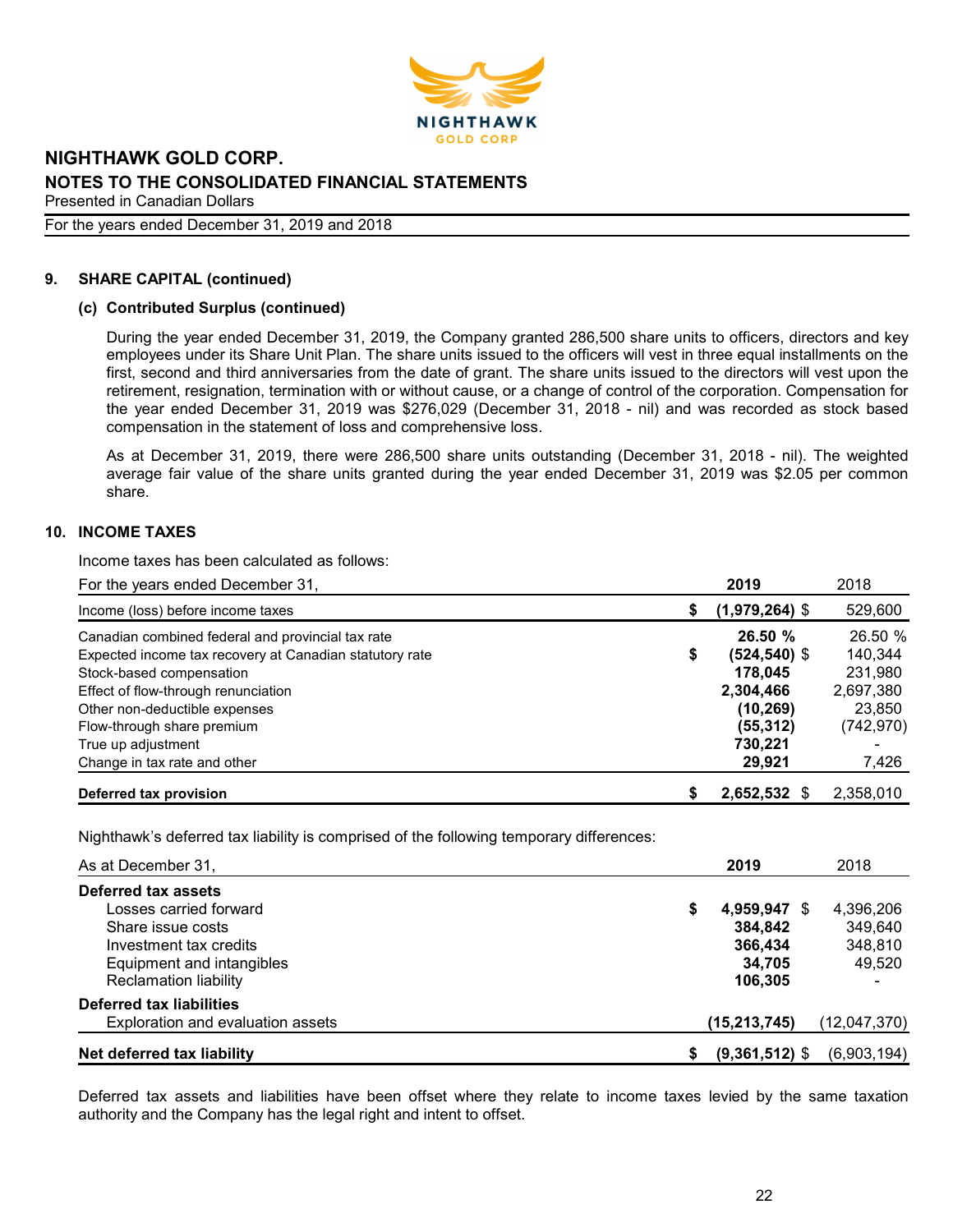

For the years ended December 31, 2019 and 2018

# 10. INCOME TAXES (continued)

| Movement in net deferred tax liabilities: | 2019           | 2018      |
|-------------------------------------------|----------------|-----------|
| Balance, beginning of year                | $6,903,194$ \$ | 4.507.210 |
| Recognized in net loss                    | 2,652,532      | 2,358,010 |
| Recognized in equity                      | (194.214)      | 37.974    |
| Balance, end of year                      | $9,361,512$ \$ | 6,903,194 |

At December 31, 2019, Nighthawk had unclaimed non-capital losses that expire as follows:

| <b>Year of Expiry</b> |                  |
|-----------------------|------------------|
| 2026                  | \$<br>23,654     |
| 2027                  | 148,965          |
| 2028                  | 173,799          |
| 2029                  | 764,427          |
| 2030                  | 605,983          |
| 2031                  | 1,100,867        |
| 2032                  | 2,044,946        |
| 2033                  | 2,533,782        |
| 2034                  | 1,546,222        |
| 2035                  | 2,479,955        |
| 2036                  | 608.039          |
| 2037                  | 2,248,081        |
| 2038                  | 2,178,488        |
| 2039                  | 2,259,575        |
|                       | \$<br>18,716,783 |

# 11. NET LOSS PER SHARE

Net loss per share has been calculated using the weighted average number of shares outstanding during the years ended December 31, 2019 and 2018.

| For the years ended December 31,                   | 2019                           | 2018       |
|----------------------------------------------------|--------------------------------|------------|
| Net loss for the year                              | $$$ (4,631,796) \$ (1,828,410) |            |
| Basic and fully diluted weighted average number of |                                |            |
| shares outstanding during the year                 | 42.020.481                     | 38.194.910 |
| Basic and fully diluted net loss per share         | $(0.11)$ \$                    | (0.05)     |

Fully diluted weighted average common shares outstanding for the years ended December 31, 2019 and 2018 are not reflective of the outstanding stock options as their exercise would be anti-dilutive in the loss per share calculation.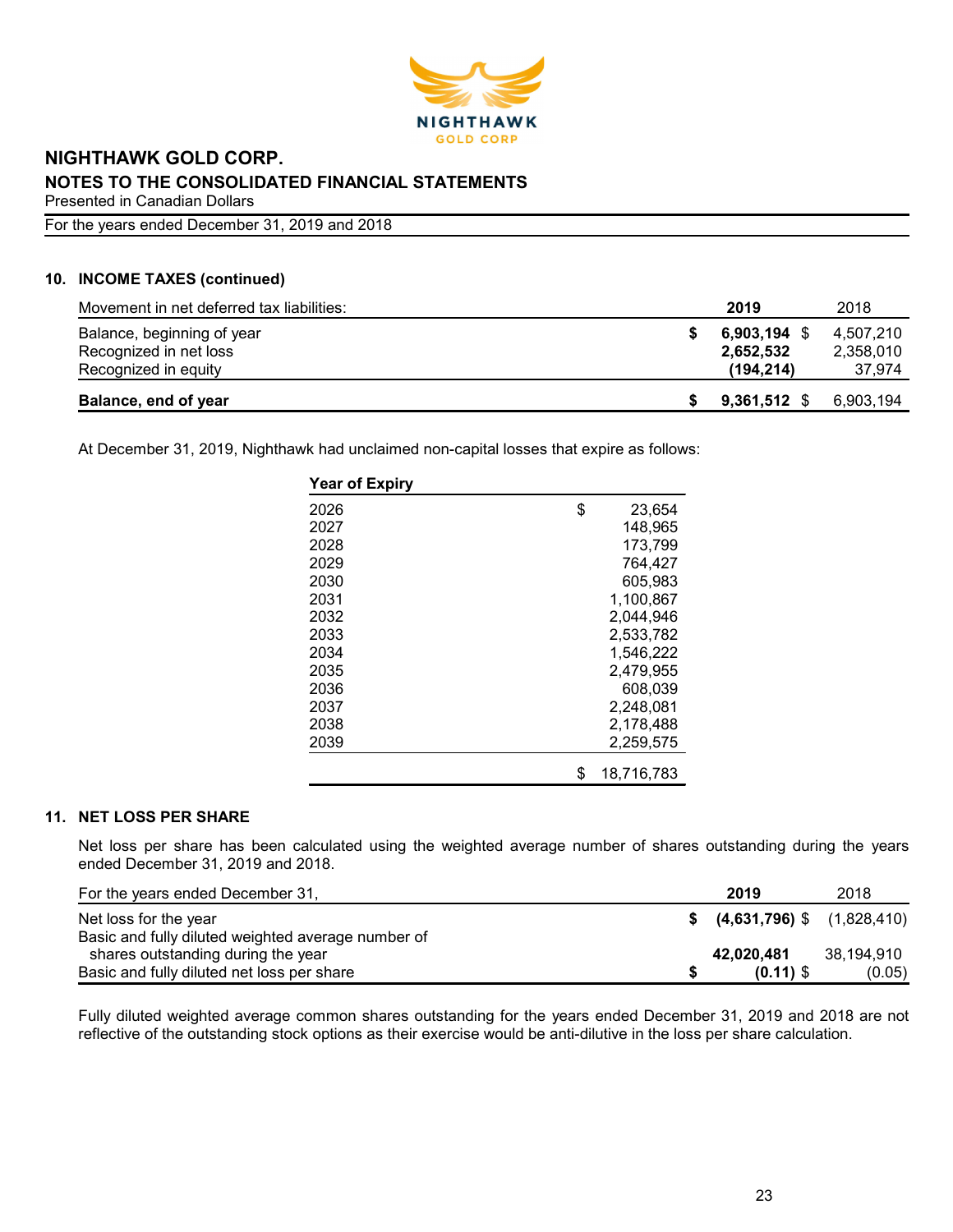

# For the years ended December 31, 2019 and 2018

# 12. RELATED PARTY DISCLOSURES

# (a) Director and Executive Management Compensation

Directors and executive management's compensation for the years ended December 31, 2019 and 2018 consisted of the following:

| For the years ended December 31, | 2019         | 2018      |
|----------------------------------|--------------|-----------|
| Cash compensation                | 734.000      | 734.000   |
| <b>Employment benefits</b>       | 11.250       | 11.250    |
| Fair value of stock options      | 632.140      | 791,897   |
|                                  |              |           |
|                                  | 1,377,390 \$ | 1.537.147 |

# (b) Director and Executive Management Transactions

The aggregate value of transactions and outstanding balances relating to entities over which directors and executive management have control or significant influence were as follows:

|                                             | <b>Transaction value</b><br>for the years ended |   |                                 |  |                                 |  |                          | Balance outstanding as at |                      |  |
|---------------------------------------------|-------------------------------------------------|---|---------------------------------|--|---------------------------------|--|--------------------------|---------------------------|----------------------|--|
| <b>Transaction</b>                          | Note                                            |   | December 31,<br>2019            |  | December 31.<br>2018            |  | December 31,<br>2019     |                           | December 31,<br>2018 |  |
| Geological consulting<br>Consulting<br>Rent | $\left( 1\right)$<br>(2)<br>(3)                 | S | 360,000 \$<br>180,000<br>60,875 |  | 360,000 \$<br>180,000<br>59,716 |  | $\overline{\phantom{a}}$ |                           |                      |  |
|                                             |                                                 |   | 600,875 \$                      |  | 599.716 \$                      |  | ۰                        |                           |                      |  |

- (1) During the year ended December 31, 2019, Nighthawk paid geological consulting fees of \$360,000 (year ended December 31, 2018 - \$360,000) to Byron Geological Inc., a company controlled by Dr. Michael Byron, the current Chief Executive Officer and a Director of Nighthawk. At December 31, 2019, the balance owed was \$nil (December 31, 2018 - \$nil).
- (2) During the year ended December 31, 2019, Nighthawk paid financial consulting fees of \$180,000 (year ended December 31, 2018 - \$180,000) to 2245448 Ontario Inc., a company controlled by Michael Leskovec, the Chief Financial Officer of Nighthawk. At December 31, 2019, the balance owed was \$nil (December 31, 2018 - \$nil).
- (3) During the year ended December 31, 2019, the Company paid rent and office costs of \$60,875 (year ended December 31, 2018 - \$59,716) to 1249687 Ontario Ltd., a company controlled by Brent Peters, a director of the Company. At December 31, 2019, the balance owed was \$nil (December 31, 2018 - \$nil).

These transactions have been recorded at the exchange amounts established and agreed to by the related parties.

# 13. MANAGEMENT OF CAPITAL RISK

Nighthawk's capital management objective is to obtain adequate levels of funding to support its exploration activities, to obtain corporate and administrative functions necessary to support organizational functioning and obtain sufficient funding to further the identification and development of precious metal deposits. Achieving this objective requires management to consider the underlying nature of exploration activities, availability of capital, the cost of various capital alternatives and other factors.

Nighthawk raises capital, as necessary, to meet its needs and take advantage of perceived opportunities and, therefore, does not have a numeric target for its capital structure. Funds are primarily secured through equity capital raised by way of private placements. There can be no assurance that Nighthawk will be able to continue raising equity capital in this manner.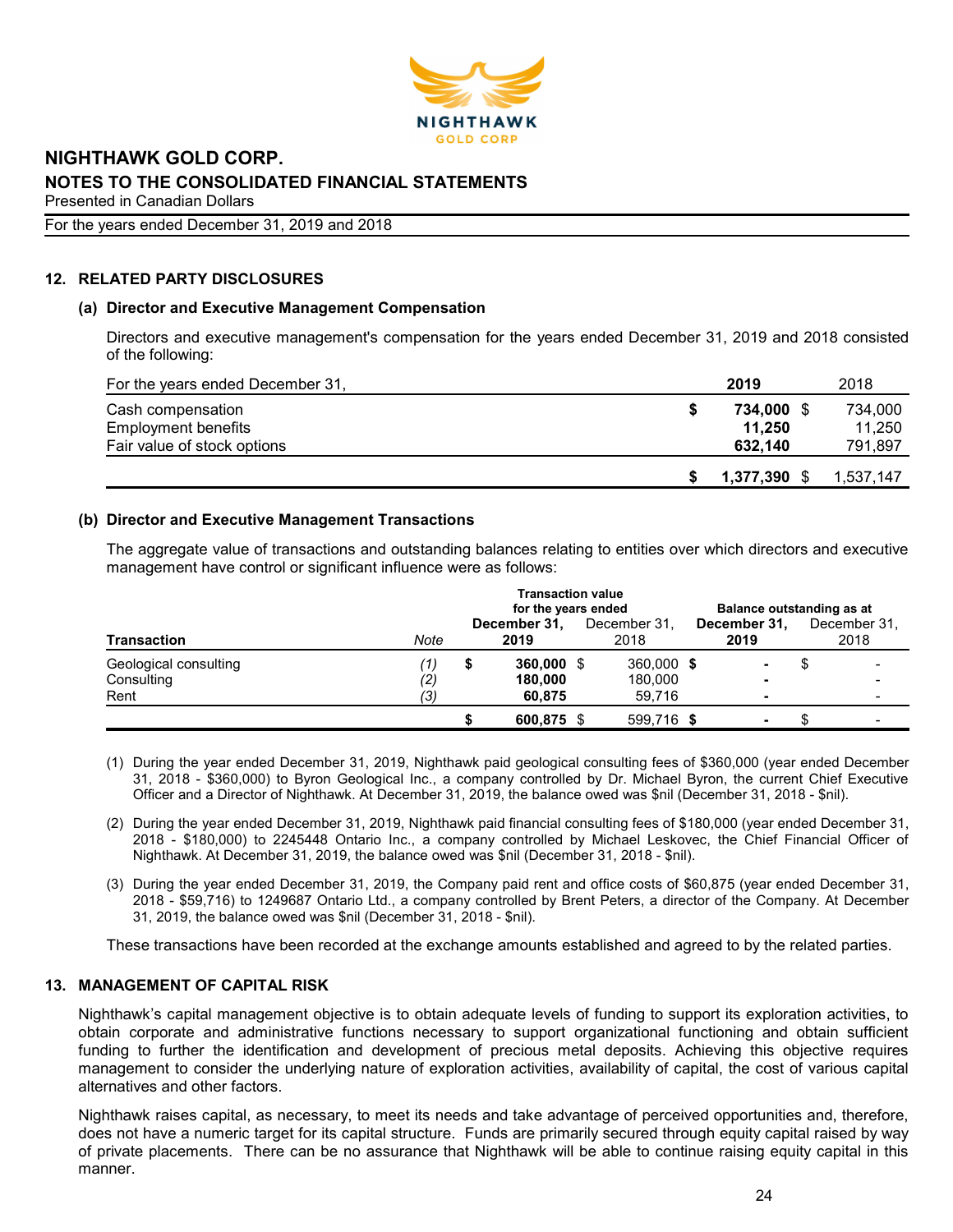

### For the years ended December 31, 2019 and 2018

# 13. MANAGEMENT OF CAPITAL RISK (continued)

Establishing and adjusting capital requirements is a continuous management process. Exploration involves a high degree of "discovery" risk and substantial uncertainties about the ultimate ability of Nighthawk to achieve positive cash flows from operations. Consequently, management primarily funds Nighthawk's exploration activities and administrative costs by issuing share capital rather than using other capital sources that require fixed repayments of principal or interest. Nighthawk will continue to assess new properties and seek to acquire an interest in additional properties if it feels there is sufficient geologic or economic potential and if it has adequate financial resources to do so.

Development activities may begin once a property's mineral reserves are estimated and Nighthawk makes a positive production decision. At this point, management may consider other sources of financing such as senior debt or convertible debentures as a means to reduce equity dilution.

Nighthawk's capital under management at December 31, 2019 includes share capital of \$94,828,475 (December 31, 2018 - \$82,255,810).

Nighthawk invests all capital that is surplus to its immediate operational needs in short-term, liquid and highly rated financial instruments, such as cash, and short-term guarantee deposits, all held with major Canadian financial institutions.

There were no changes in Nighthawk's approach to capital management during the year ended December 31, 2019 and Nighthawk is not subject to any externally imposed capital requirements other than the restricted cash held as guaranteed investment certificates at a Canadian chartered bank as security for the letters of credit posted with respect to Damoti Reclamation Obligation and the Colomac Security (note 5).

As of December 31, 2019, Nighthawk had flow-through expenditure obligations \$3,941,828 which must be expended by December 31, 2020.

## 14. MANAGEMENT OF FINANCIAL AND OTHER RISK

Nighthawk's financial instruments are exposed to financial risks as summarized below:

# (a) Fair Value

The carrying amount of cash, amounts receivable, and accounts payable and accrued liabilities represent their fair value due to their short-term nature. The fair value of the restricted cash are equal to its carrying value. Fair value represents the amount that would be exchanged in an arm's length transaction between willing parties and is best evidenced by a quoted market price if one exists.

## (b) Credit Risk

Nighthawk's credit risk is primarily attributable to cash and amounts receivable. Nighthawk has no significant concentration of credit risk arising from operations. Restricted cash consists of guaranteed investment certificates, which secure Nighthawk's two irrevocable standby letters of credit with a Canadian chartered bank (note 5) which Nighthawk considers to be a reputable financial institution. Management therefore believes the risk of loss to be remote.

#### (c) Liquidity Risk

Nighthawk's approach to managing liquidity risk is to ensure that it will have sufficient liquidity to meet liabilities when due. As at December 31, 2019, Nighthawk had a cash balance of \$9,662,590 (December 31, 2018 - \$13,948,633) to settle current liabilities of \$469,201 (December 31, 2018 - \$419,261). All of Nighthawk's financial trade liabilities have contractual maturities of 30 days or less and are subject to normal trade terms.